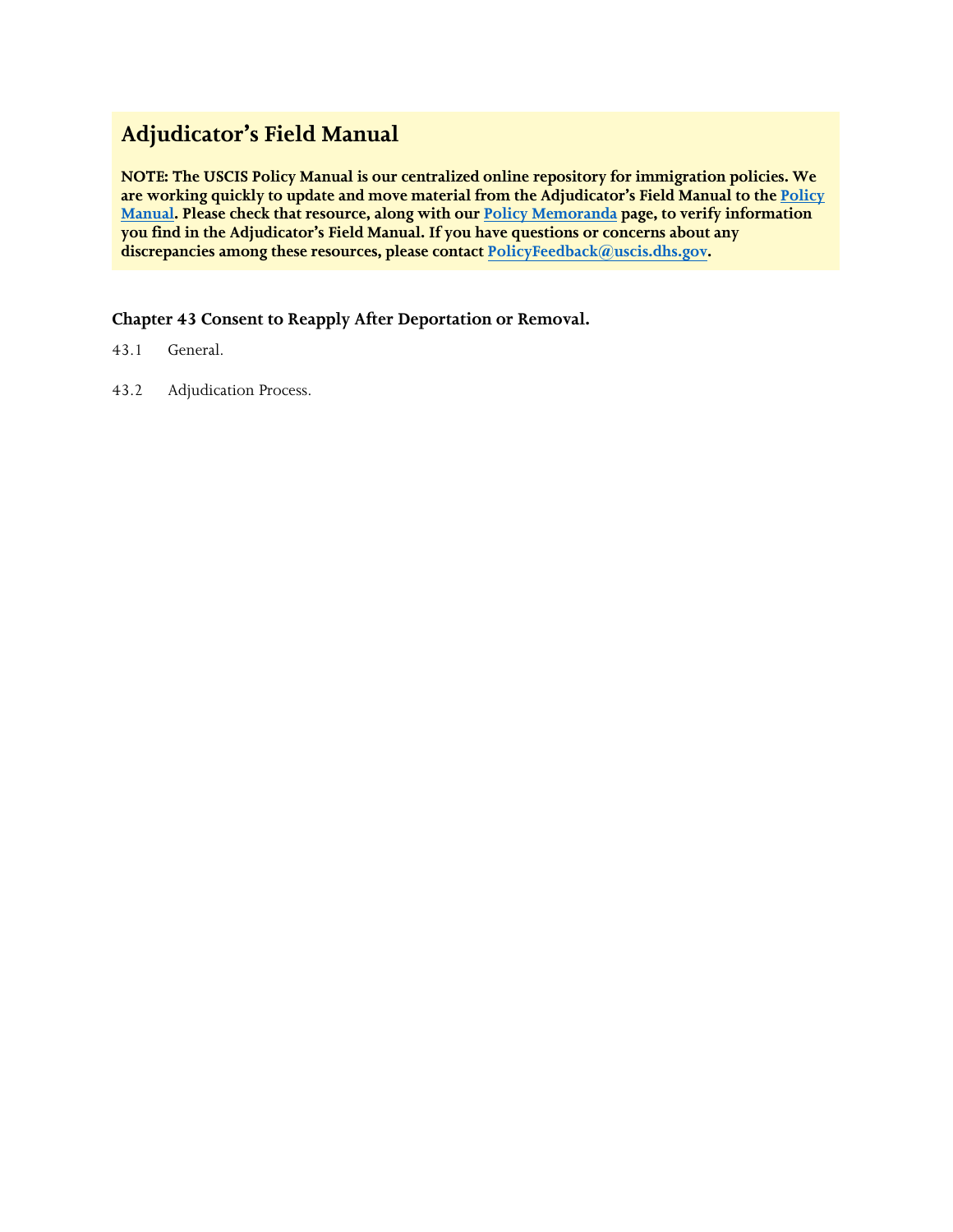## **43.1 General.**

## (a) Background.

Under section  $212(a)(9)$  of the Act, an alien who falls with certain classes of aliens may be barred from applying for admission to the U.S. unless he or she first obtains consent from the Attorney General to do so. For our purposes, the Attorney General's authority is vested in USCIS. The process for seeking such consent requires the alien to file Form I-212, Application for Permission to Reapply for Admission Into the United States After Deportation or Removal, with the requisite fee. When consent to reapp ly is granted, the grant is permanent and applies to any prior exclusions, deportations and removals; it does not affect any such actions against that alien occurring after the grant. The alien may seek consent to reapply to overcome inadmissibility under either section  $212(a)(9)(A)$  of the Act, or section  $212(a)(9)(C)$  of the Act. The provisions under which the alien is inadmissible, and the threshold criteria for seeking consent to reapply, are as follows:

(1) Under section  $212(a)(9)(A)$  of the Act, an alien may not return to the U.S., for any reason, for a specified period of time without the express consent of USCIS (under section  $212(a)(9)(A)(iii)$  of the Act) if such alien:

- Was removed from the U.S. as an inadmissible alien:
- Was removed from the U.S. as a deportable alien;
- Was removed from the U.S. under any other section of law;
- Was excluded and deported from the U.S. (pre-April 1997);
- Was arrested and deported from the U.S. (pre-April 1997);or
- Departed from the U.S. while under an outstanding Order of Removal.

The period of time during which the alien is barred from returning depends upon the grounds of removal and other factors (see Appendix 43-1 for a list of the bars to admission following exclusion, deportation or removal).

(2) Under section  $212(a)(9)(C)$  of the Act, an alien who enters the U.S. without being admitted (i.e., EWIs), or attempts to enter the U.S. without being admitted (i.e., tries to EWI) is inadmissible if he or she:

· Had been unlawfully present in the U.S. for more than one year in the aggregate since April 1, 1997 (i.e., if the total amount of unlawful time since April 1, 1997 amount to 366 or more days); or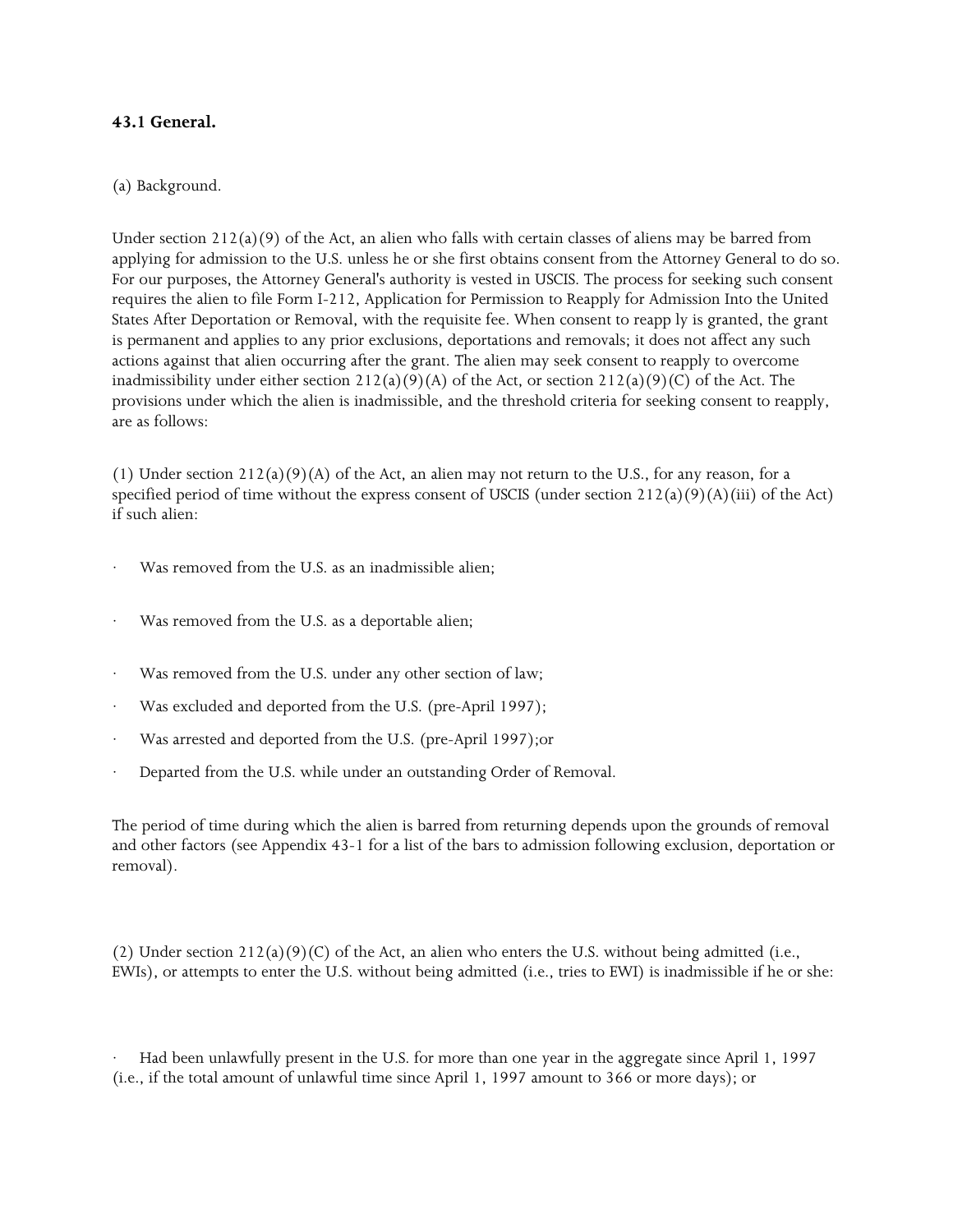Had been ordered removed under section  $235(b)(1)$  (expedited removal), section 240 (regular removal) or any other provision of law.

Such person can only overcome this ground of inadmissibility under one of two conditions:

More than 10 years have passed since his or last departure from the U.S. AND he or she has applied for and been granted (as a matter of discretion) by USCIS) consent to reapply under section  $212(a)(9)(C)(ii)$ of the Act; or

· He or she is granted (in the discretion of USCIS ) a waiver of inadmissibility under section  $212(a)(9)(C)(ii)$  of the Act because he or she:

qualifies as a self-petitioner under the domestic violence provisions of paragraphs (iii), (iv), or  $(v)$ of section  $204(a)(1)(A)$  of the Act or paragraphs (ii), (iii), or (iv) of section  $204(a)(1)(B)$  of the Act; and

– establishes a connection between his or her having been battered or subjected to extreme cruelty and either his or her removal or departure from the U.S. or his or her reentry(ies) or attempted reentry into the U.S.

#### Note 1:

This domestic violence exception does not require any particular waiting period between the time of the removal and the approval of the waiver. The alien could even apply for waiver in advance of his or her departure from the U.S. (see paragraph (d)).

#### Note 2:

Even though the statute refers to the domestic violence exception as a "waiver" instead of a "consent to reapply," the forms, fees, processes, and discretionary criteria involved for both are the same (although the statutory threshold criteria are obviously different), and both are discussed within this chapter. For the sake of simplicity, throughout this chapter both will be referred to as "consent to reapply."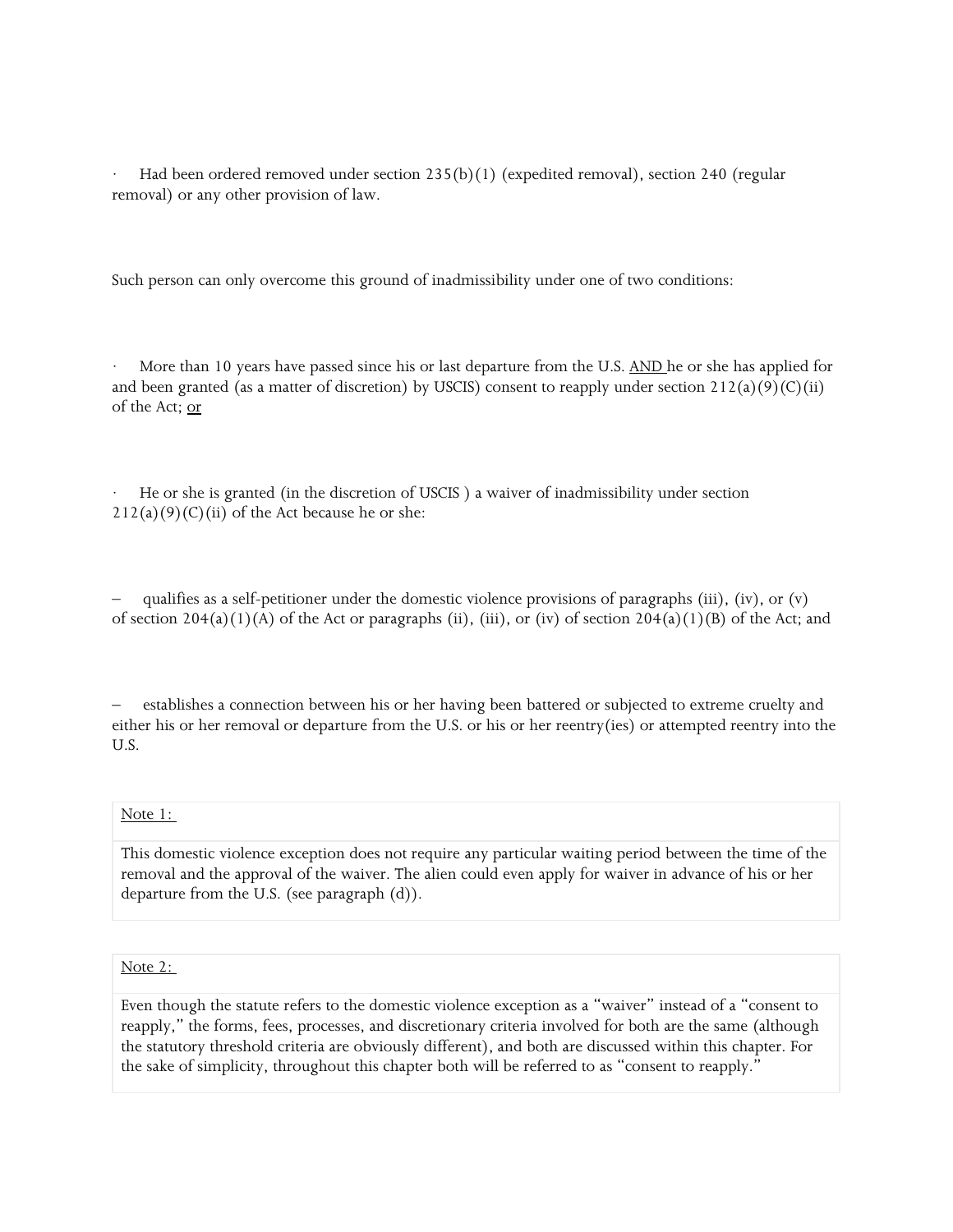(b) Jurisdiction.

Jurisdiction over an I-212 is determined by the location of the alien and by the reason for which the application is being filed. Form I-212 should be filed:

With the district director having jurisdiction over a port of entry, if the alien is at the port of entry.

With the local office having jurisdiction over the alien's residence, if the alien is in the U.S. and is simultaneously applying for a concomitant benefit (e.g., an advance parole request in conjunction with a NACARA or HRIFA adjustment of status application where the alien's departure will effect the removal order) over which the local office has sole jurisdiction ( Note: If the application under section 245 of the Act has been initiated, renewed, or is pending in a proceeding before an immigration judge, the district director shall refer the Form I-212 to the immigration judge for adjudication);

With the district director having jurisdiction over the alien's residence, if the alien is in the U.S. and not simultaneously applying for a concomitant benefit over which the local office has sole jurisdiction; or

With the service center having jurisdiction over the place where the alien's deportation hearing was held, if the alien is outside the U.S. and applying for an immigrant visa [but not a waiver under section  $212(g)$ , (h), or (i)] through the U.S. consulate.

With the American Consulate having jurisdiction over the alien's place of residence if the alien is outside the U.S. and is filing either (1) for a nonimmigrant visa abroad, provided that the consular officer is willing to accept the Form I-212 and recommends to the district director that the alien be permitted to reapply, or (2) an immigrant visa where a concurrent waiver under section  $212(g)$ , (h), or (i) must also be filed.

(c) Timing of Request and Adjudication.

Consent to reapply may only be considered in connection with future entries into the U.S. That is, it may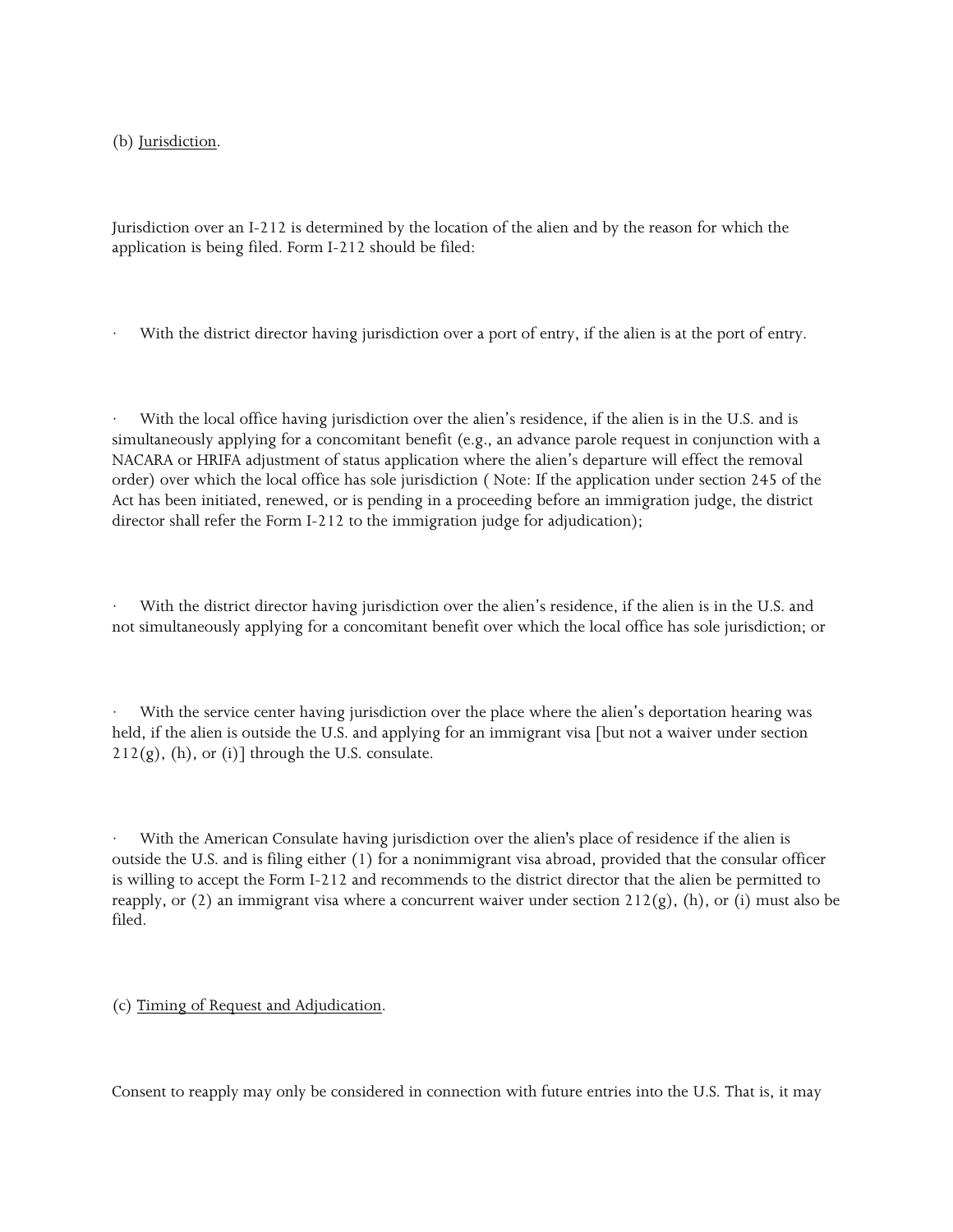only be processed where the applicant is presently in the U.S. and under an order of removal which will take effect upon his or her departure from the country, or where the alien is outside the country and seeking to return, whether abroad or at a port of entry.

## Note:

While the statute requires that consent must be obtained before the "date of the alien's reembarkation at a place outside the U.S. or attempt to be readmitted from contiguous territory," precedent decisions and long-established practice have allowed for *nunc pro tunc* (or "now for then") approval of the application in meritorious cases. See *Matter of L–* , 1 I&N Dec. 1 (BIA, 1940); *Matter of S– N–* , 6 I&N Dec. 73 (BIA 1954, AG 1954); and *Matter of Vrettakos* , 14 I&N Dec. 593 (BIA, 1973 and 1974). If the application is granted *nunc pro tunc* , the approval is retroactive to the date on which the alien reembarked for the U.S. or sought admission from Canada or Mexico.

(d) Advance Consent to Reapply.

There is a provision in 8 CFR 212.2(j) for an alien in the U.S. to apply for consent to reapply in advance where departure from the U.S. will execute an outstanding warrant of removal. Approval of such an application would be conditioned upon the alien's departure from the U.S. Approval of consent to reapply is not conditioned or limited in any other way. In most cases, an application will be filed when the applicant is under an outstanding order of deportation and ineligible for adjustment of status, but because of the equity involved (such as a U.S. citizen spouse or an immediately available visa number), the alien will be allowed to remain in the U.S. while processing the immigration visa application abroad. In most cases, it is difficult to determine how long the visa processing will take, or when the alien will be called for an interview before the American Consular Officer. Frequently the I-212 will be filed concurrently with an I-130 filed by a U. S. citizen spouse. In those cases where the consent to reapply is granted in advance, endorse the Form I-212 to show that the grant is "effective upon execution of outstanding order of deportation" and forward it to the American Consular Office where the immigrant visa is being processed.

Note 1:

In accordance with *Matter of Ng* , 17 I&N Dec. 63 (BIA 1979), only USCIS can grant advance consent to reapply. An immigration judge does not have such authority.

## Note 2:

While it may be proper to grant advance consent to reapply for an alien who qualifies under paragraph  $(9)(A)(iii)$  or under the "domestic violence" provision of paragraph  $(9)(C)(ii)$ , it is not proper to grant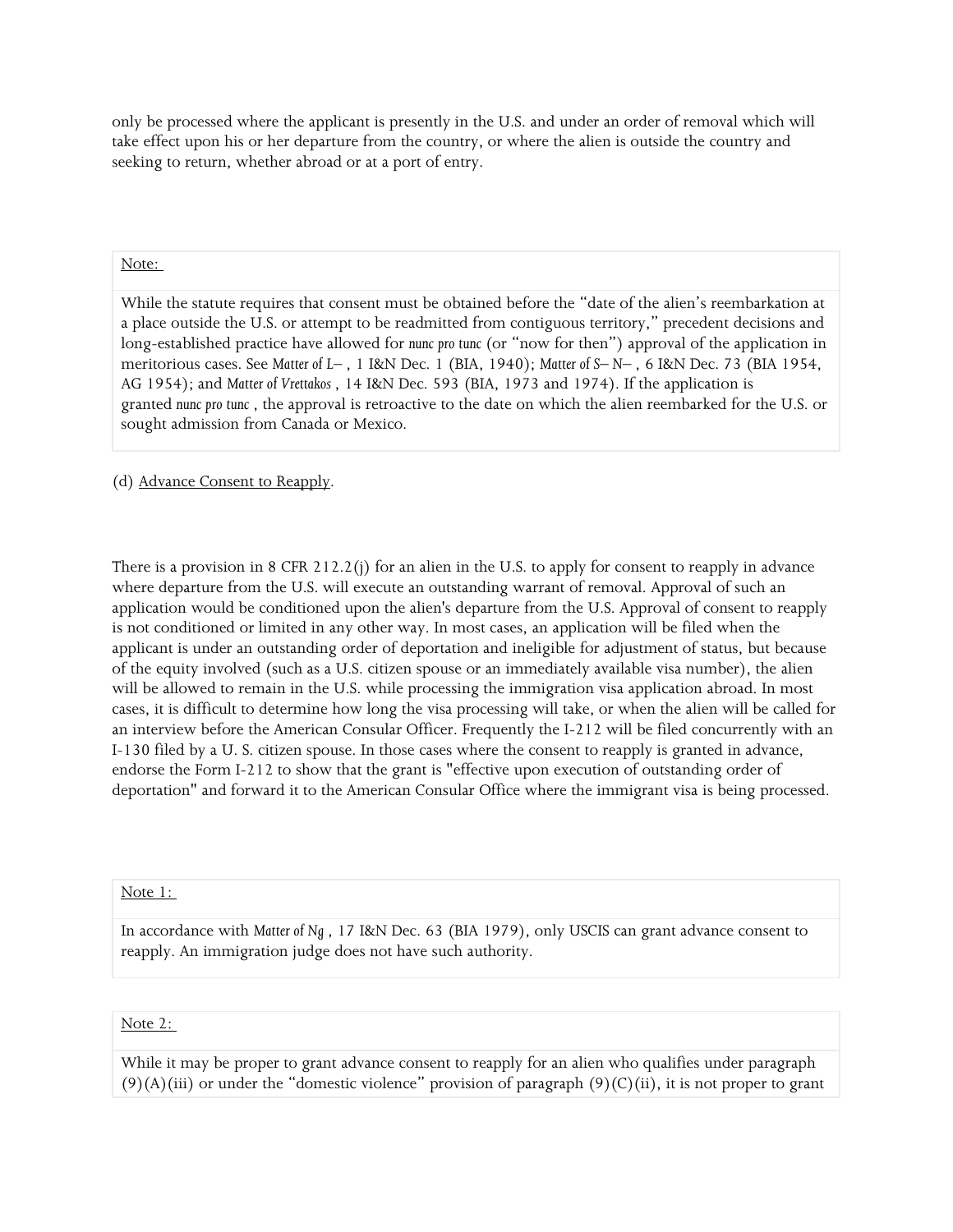advance consent reapply under the "must wait ten years before requesting consent" provision of paragraph  $(9)(C)(ii)$ .

#### (e) Application of Prior Bars to Reentry.

Previous bars to return (e.g., 5 year bar in effect for exclusion cases before IIRIRA) were superseded by IIRIRA, and by statute the alien is required to remain outside the U.S. for the duration of time set forth in section 212(a)(9) of the Act, as amended by IIRIRA. An alien who was order excluded under the prior law more than 5 years ago, and less than 10, needs to obtain an individual consent to reapply before embarking for travel to the U.S. In adjudicating such individual application for consent to rea pply, the adjudicator should consider that the alien remained outside the U.S. for the 5 years required at the time of his or her exclusion to be a significant positive factor which, in the absence of overriding negative factors, would normally warrant approval of the application.

## (f) Effect on Criminal Prosecution.

The granting of consent to reapply does not relieve the alien from the criminal penalty for illegal entry after deportation. By approving a Form I-212, USCIS is only giving consent for the alien to apply for admission to the U.S. legally. USCIS is not giving consent for the alien to make or seek illegal entry. Accordingly, just as the granting of the Form I-212 does not exempt an alien who subsequently enters without inspection from being removed, it also does not exempt him or her from criminal prosecution for entering illegally, attempting to enter illegally, or being in the U.S. after having entered illegally (see section 275 of the Act).

# (g) Relationship to Reinstatement of Removal under Section 241(a)(5) of the Act.

An alien who has reentered the U.S. illegally after having been removed (which includes "deported" or "excluded and deported"), or after having departed voluntarily while under an order of removal (a "selfdeport") is ineligible for any relief under the Immigration and Nationality Act. Such relief includes consent to reapply for admission to the U.S. after deportation or removal under section  $212(a)(9)(A)$  of the Act.

If an alien who falls within this category files a Form I-212 (or for any other benefit), hold such application in abeyance and initiate reinstatement proceedings under section  $241(a)(5)$  using Form I-871 (see 8 CFR 241.8 and Chapter 15.7 of the Detention and Deportation Officer's Field Manual). Once those proceedings have been completed (including the consideration of any rebuttal made by the alien) and the removal order has been reinstated, the alien may be removed from the U.S. and the Form I-212 denied.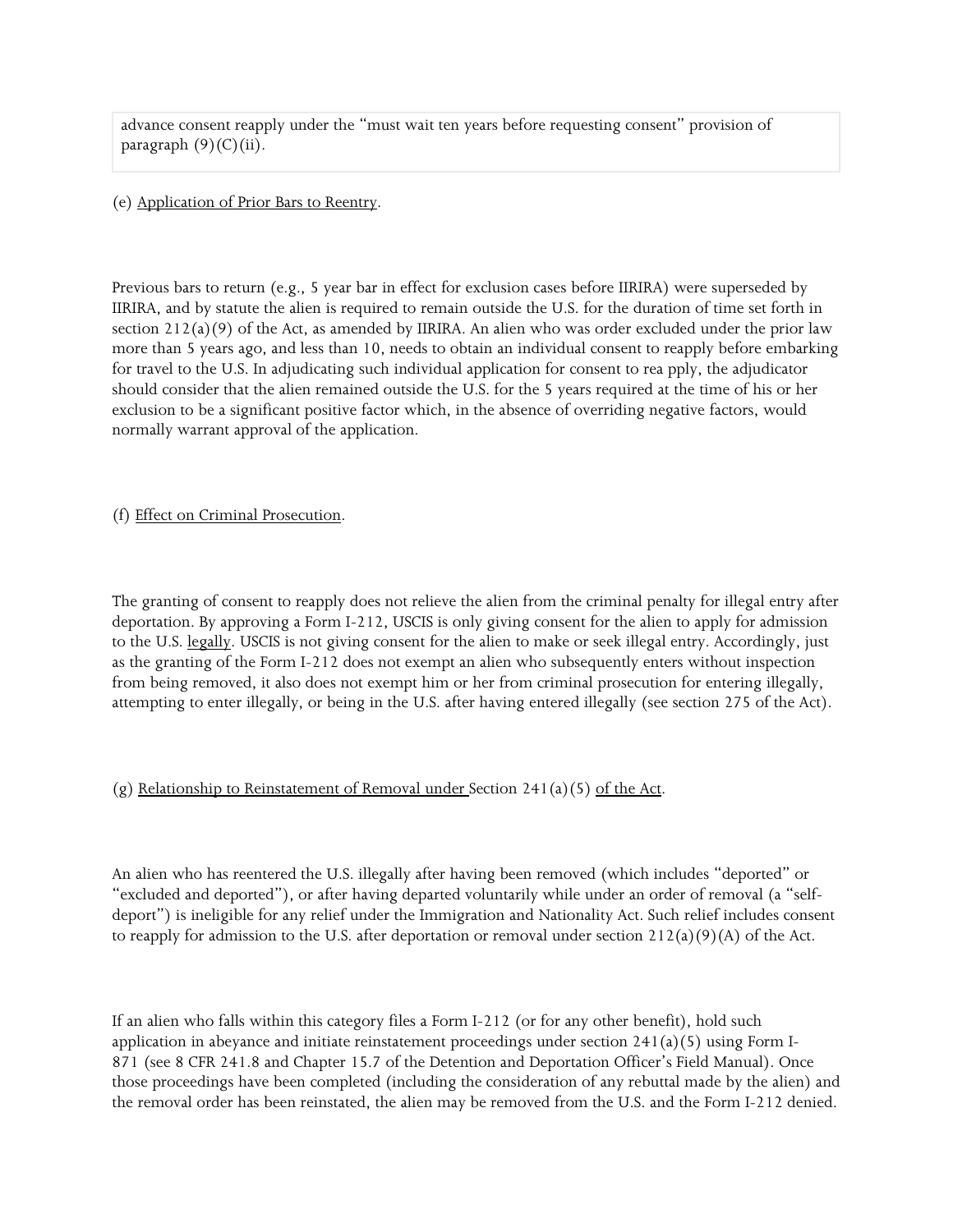#### Note 1:

It does not matter whether the removal of the alien or the denial of the application comes first, so long as the Form I-871 has been completed.

#### Note 2:

While the proceedings set forth in 8 CFR 241.8 and Chapter 15.7 of the *Deportation Officer's Field Manual* must be completed before the application can be denied due to the provisions of section 241(a)(5), a Form I-212 filed may be denied on any other appropriate basis regardless of whether the Form I-871 proceedings have been completed.

#### Note 3:

If the Form I-871 process has been completed, and the prior order reinstated, prior to the submission of the Form I-212, such application should be rejected and the fee returned (uncollected) to the applicant. In such situations, the applicant has no right to any further review of the matter.

#### (h) Relationship to Advance Parole.

Normally, an alien would not be applying for both advance consent to reapply for admission after deportation or removal and advance parole (Form I-512), but there are at least two situations where he or she could:

An alien in the U.S. who is an applicant for an immigrant visa at an American consular abroad and who will self-deport when he or she leaves to obtain such visa might want an advance parole either as a "guarantee" of his or her ability to return to the U.S. should any complication arise in obtaining the visa or in order to satisfy the country in which the American consulate is located (particularly if he or she is not a national of that country). In this case, each application should be adjudicated on its o wn merits, without regard to its effect on the other.

An alien in the U.S. who is an applicant for adjustment of status, either before an immigration judge in removal proceedings or before USCIS under a provision of law which allows an alien under an order of deportation to so apply (e.g., NACARA 202 and HRIFA), and who wishes to resume his or her application for adjustment upon return to this country after a journey abroad. Such alien's departure (either with or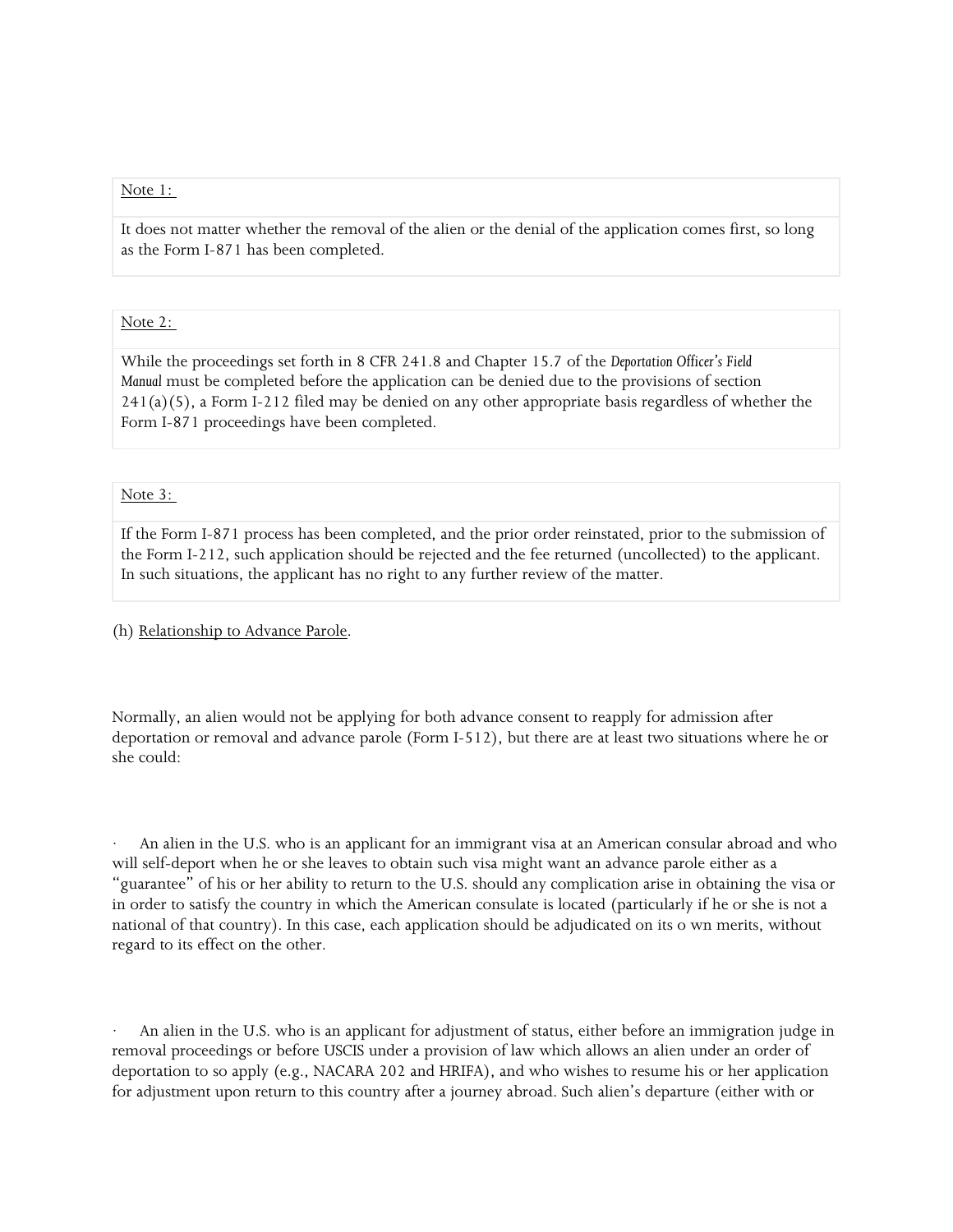without the advance parole) brings the bar under section  $212(a)(9)(A)$  into effect. Since approval of the advance parole without approval of the Form I-212 (and the alien's resulting departure and return) would render the alien ineligible for the adjustment of status, the Form I-212 should be adjudicated first (and on it's own merits), and the advance parole should only be issued if the Form I-212 has been approved. (NOTE that it is not possible for the adjudication of the Form I-212 to wait until the alien's return due to the requirement that consent be obtained before embarking or reembarking for travel to this country.)

## (i) Authorization for Entry as a Nonimmigrant by a Previously-removed Alien.

An alien who wishes to enter as a nonimmigrant but is inadmissible under section  $212(a)(9)(A)$  of the Act might file either Form I-212 or Form I-192 . Approval of Form I-212 permanently relieves the alien from inadmissibility under §212(a)(9)(A) (with regard to removals which occurred prior to the approval) and covers entries either as a nonimmigrant or as an immigrant. On the other hand, approval of Form I-192 only relieves the alien from the inadmissibility ground for the number of visits and time period specified in the approval (again, with regard to removals which occurred prior to the approval), and only pertains to admission as a nonimmigrant. Fo r this reason, there are situations where it may be appropriate to approve the more limited Form I-192, but not the I-212. If the alien's justification for travel to the U.S. is limited to a single event which is not likely to recur (e.g., the funeral of the alien's sole relative in the U.S.) or where the proof of the alien's rehabilitation is not quite as convincing (perhaps due only to the recency of the removal), USCIS would be likely to approve the Form I-192 but not the Form I-212. Conversely, if the a lien's need to make trips to the U.S. is ongoing, his or her rehabilitation is unquestioned, and his or her ties to his country of residence are undoubted, both applications would be equally approvable and the I-212 would obviate the burden on the alien to file, and on USCIS to adjudicate, future applications.

#### Note:

There are also situations where it may not be appropriate to approve either Form I-212 or Form I-192 , but to authorize parole. For example, an (unrehabilitated) alien with a criminal record whose testimony is required in court proceedings might be paroled into the U.S. in the custody of law enforcement authorities, but would not be granted either a nonimmigrant waiver under section 212(d)(3) of the Act or consent to reapply under section  $212(a)(9)(A)$  or (C).

(j) Blanket Consent to Reapply.

In 1958, certain groups of deported aliens were granted blanket consent to reapply. These grants applied to a previously deported alien who had a spouse, parent or child who was a U.S. citizen or lawful permanent resident. In 1959, a cut-off date of March 1, 1959, and a stipulation precluding aliens who entered surreptitiously were added. The blanket grants were finally eliminated completely on July 1, 1961, and are not a factor for an applicant who entered after that date.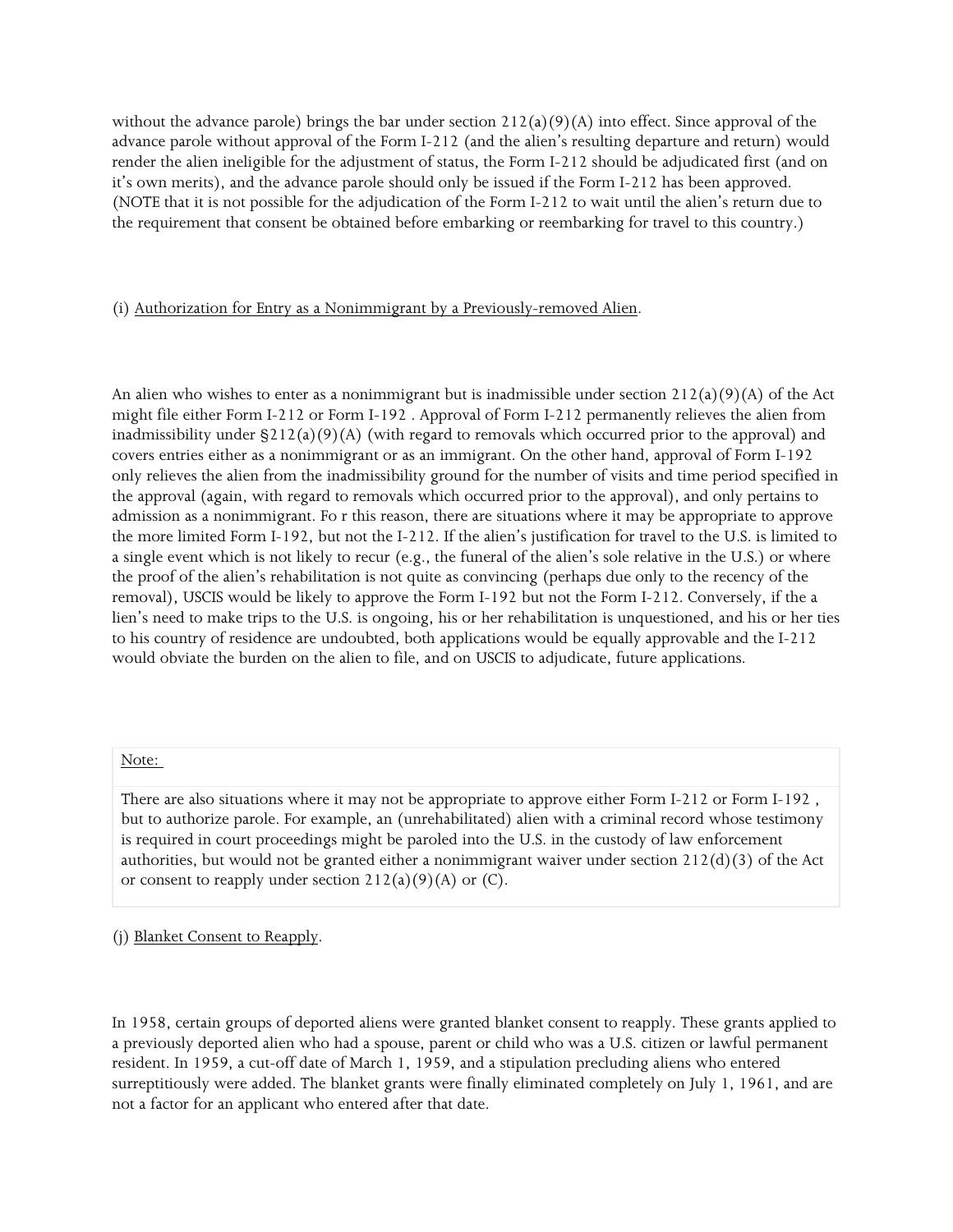### **43.2 Adjudication Processes.**

Adjudication of Form I-212 is a six step process:

(a) review of the application,

(b) review of the alien's file to determine whether the application is necessary,

(c) determination of whether the alien is barred from applying for consent to reapply,

(d) determination of whether the approval would serve any purpose,

(e) consideration of discretionary factors, and (f) generation of a decision.

#### (a) Review of Application and Supporting Documentation (If Any).

Review the application for fee, jurisdiction, completeness, and signature. There are no particular supporting documents which must be attached to the application, although the instructions on the back of the I-212 describe what documentation may be submitted with the application. Essentially, supporting documentation should establish the relationship(s) or compelling factors which the alien wishes you to consider when you adjudicate the application. If a relative petition has previously been approved in beh alf of the alien, it will not be necessary to request documentation to establish that relationship again unless you have reason to believe that some aspect of that relationship or a prior relationship was not considered. Frequently the applicant fails to submit documentation to establish the relationship claimed to U.S. citizen children or siblings; however, if the relationship is to be considered as a favorable factor, it must be documented. If the alien wishes you to take into consideration the illness of a close relative, that illness or medical condition must be documented by a statement from the attending physician describing in some detail the diagnosis, prognosis, history, treatment being given, and any need for the applicant, other than for moral support. Frequently, such letters will state only that the patient has been under the doctor's care and the patient "needs" the applicant; a letter of that nature is useless for any immigration purposes, particularly where the claimed illness is a basis for s eeking a benefit.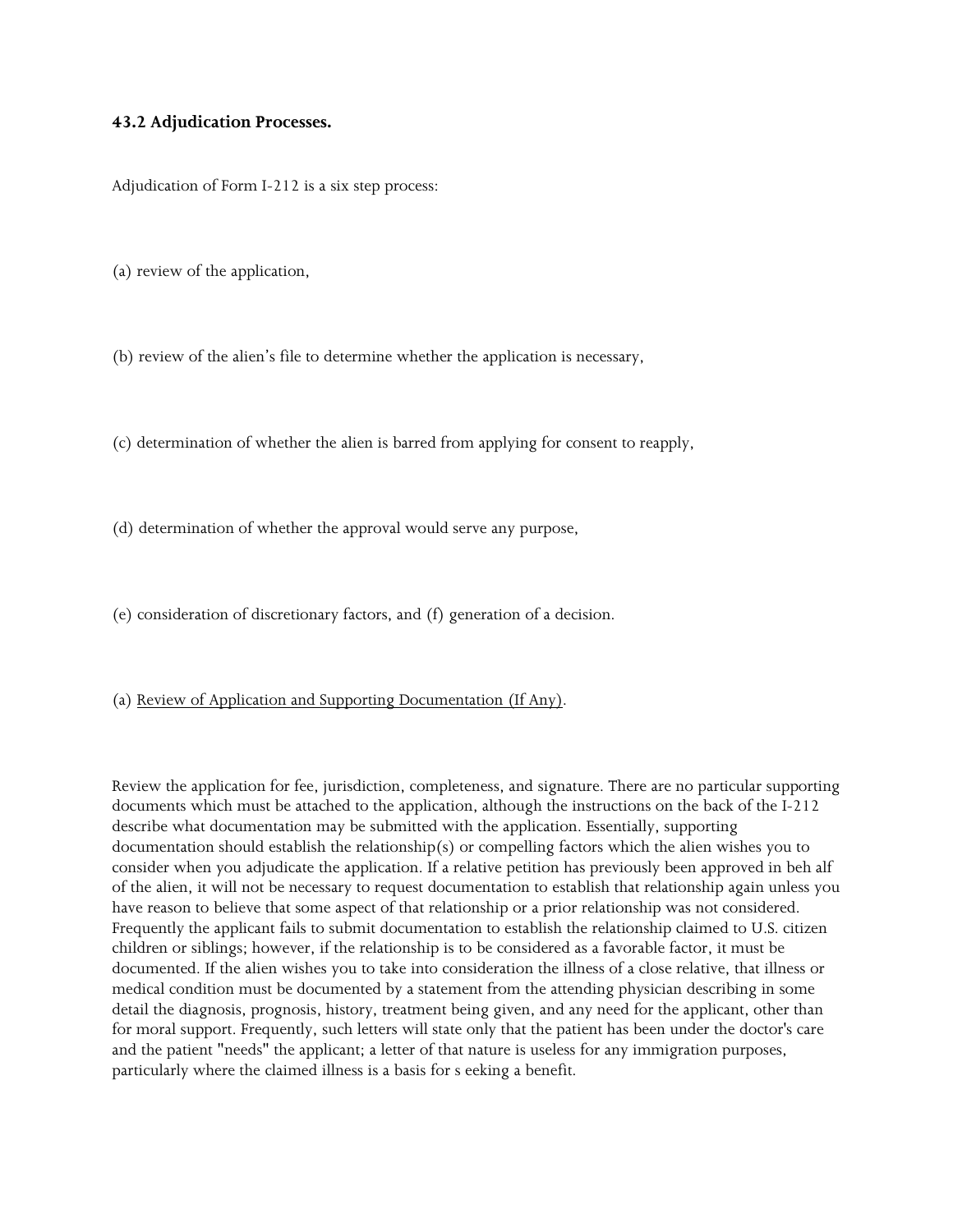## (b) Review of the Alien's File to Determine Whether the Application Is Necessary.

## (1) Obtaining the Alien's File.

If the file was not furnished to you with the application, you must obtain it before you can adjudicate the request. You may be able to locate the file number or location by checking the lookout system or the Central Index System. Your file room can check the local indices or Central Office index for you. Sometimes the file may be charged to the Administrative Appeals Unit (AAU) on a Legalization appeal. If the file is not readily available for transfer, you may wish to contact the AAU to verify the information contained in the file and whether any of the information would influence your decision regarding the pending application. If a file cannot be located, you must have a substitute file opened or a n ew file created before completing your action on the application. Frequently the applicant will not know the file number or will improperly complete the form as to the reason it is required. However, sometimes the alien may be in possession of the deportation documentation. If the file is not available, you may want to request a copy of these documents and any others you may think are necessary for the proper adjudication of the case. If you are unable to locate any file or record on the alien you may accep t the alien's statement on the application concerning a deportation or removal, have a new A-file created, and approve the request, if the alien is otherwise eligible. In that event, you should endorse the remarks block: "No relating file located. Application granted only on alien's allegation of prior deportation." In addition to material located in relating A- files, a record of the revocation of landing permits and deportation of alien crewmen is also maintained in Headquarters indices.

(2) Determining Whether Circumstances of Alien's Removal Resulted in His or Her Inadmissibility under Section  $212(a)(9)(A)$ .

It is not unusual for an alien to file Form I-212 even if it is not required. In order to determine whether the application is required, you must review the alien's file to determine what transpired. If, in reviewing the A-file, you determine that the alien is not inadmissible under section  $212(a)(9)(A)$  of the Act, the application is not required. In that event, make brief notations in the remarks block to explain your finding, check the appropriate block on the I-272, (or select the appropriate approval t ext in CLAIMS) and count the application as a statistical denial. Form I-272 (or CLAIMS notice) is then routed as in approval cases.

Removal (Including Deportation) under a Formal Order. An alien who was deported or removed following a deportation or removal hearing before an immigration judge requires consent to reapply within 10 years of the date of removal. If the alien was actually arrested and deported, the file will usually contain a Warrant of Deportation/Removal ( Form I-205 ). Generally, if a warrant was not issued and executed, consent to reapply is not required: however, in the case of an alien who departed after the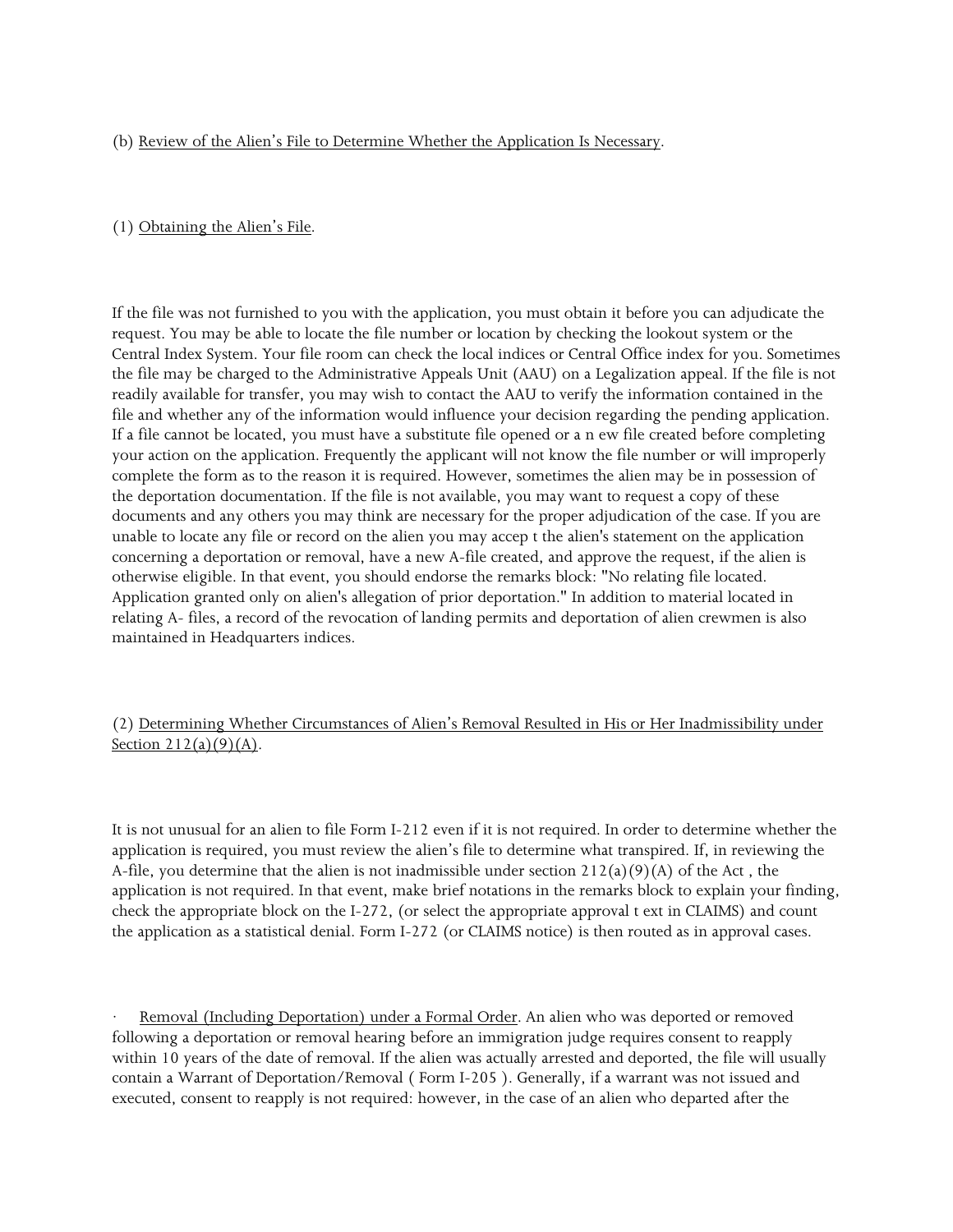voluntary departure period set forth in the decision of the immigration judge, the file may not contain an executed Warrant of Deportation/Removal. Nevertheless, because the judge's deportation order became effective the day after the expiration of voluntary departure authorization, the alien's departure after the date is a deportation pursuant to 8 CFR 241.1(f), and the alien does require consent to reapply. Occasionally, an alien who departed the U.S. under voluntary departure will believe that such departure constituted a deportation, and will file a Form I-212. If the relating A- file does not contain an executed Warrant of Deportation or an indication that departure was effected after the voluntary departure date granted in an alternate order of deportation, the Form I-212 is not necessary.

#### **Note:**

In **Matter of Fueyo** , 20 I&N Dec. 84 (BIA 1989) it was held that evidence that an alien who was taken into custody and deported by the Immigration and Naturalization Service establishes that she was "arrested and deported" within the meaning of section  $212(a)(17)$  of the Act [now section  $212(a)(9)(A)$  of the Act]. The burden is on the respondent to prove that, following her deportation, she applied for and received consent to reapply for admission to the U.S. from the Attorney General or his designate. A nonimmigrant waiver of inadmissibility under sectio n  $212(d)(3)(B)$  of the Act may not be granted nunc pro tunc in deportation proceedings. This interim decision superseded a number of others, including *Matter of P-* , 8 I&N Dec. 302 (Asst. Comm. 1959); and *Matter of M-* , 8 I&N Dec. 285 (R.C., Asst. Comm. 1959).

Removal as an Inadmissible Arriving Alien under an Order of an Immigration Judge . An arriving alien who was removed from the U.S. as an inadmissible alien under the provisions of section 240 of the Act needs consent to reapply within 5 years of such removal. Consent to reapply is not needed by an alien who an immigration judge allowed to withdraw his or her application for admission and depart.

Removal of a Crewman under Section 252(b). Summary revocation of a crewman's landing permit pursuant to section 252(b) who seeks to return to the U.S. within 10 years of the date of removal requires consent to reapply. You may receive an application from an crewman or former crewman who was refused landing at a seaport and who believes that such refusal constituted an exclusion or a removal under section 252(b). If the alien was only refused entry, there will probably not be a relating A-file. If the alien was held for an exclusion hearing, an A-f ile would have been created whether the decision was in the alien's favor or against him or her, therefore the file would have to be consulted to determine if the I-212 is required.

#### **Note:**

In **Matter of Di Santillo** *,* 18 I&N Dec. 407 (BIA 1983) it was held that an alien who is deported pursuant to the summary procedures contained in section 252(b) of the Act is not relieved of the requirements of obtaining consent from the Attorney General to reapply for admission under section  $212(a)(17)$  of the Act [now section  $212(a)(9)(A)$  of the Act]. The revocation of an alien's D-1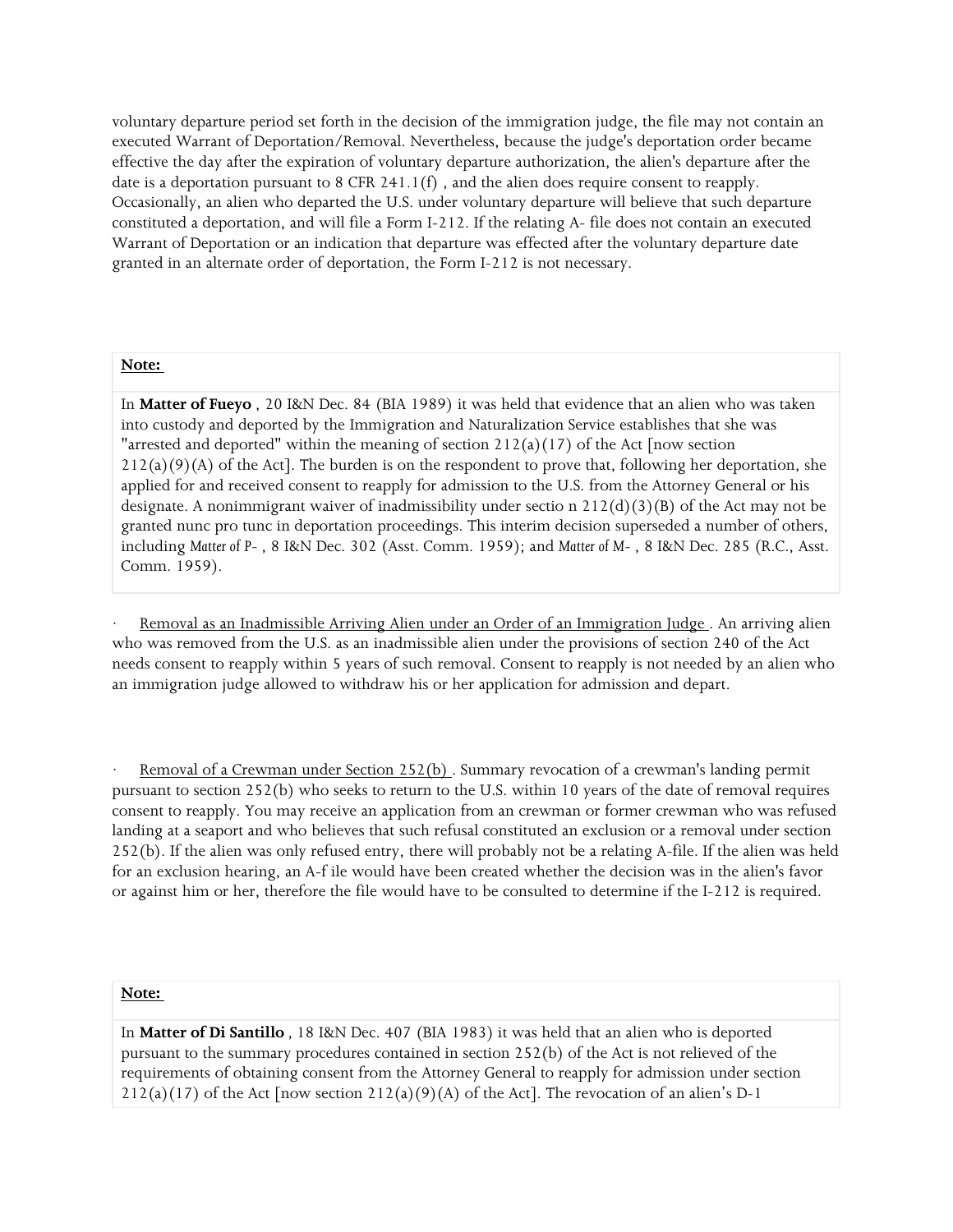conditional landing permit and his removal from the U.S. pursuant to the provisions of section 252(b) of the Act constituted an arrest and deportation for purposes of section 212( $a$ )(17). Therefore, his deportability under section  $241(a)(1)$  was established by this failure to obtain consent from the Attorney General to reapply for admission as a lawful permanent resident.

Expedited Removal An alien who was removed from the U.S. under the provisions of section 235(b) of the Act ("expedited removal") needs consent to reapply within 5 years of such removal. Consent to reapply is not needed by an alien who was:

- Allowed to withdraw his or her application for admission;
- Refused admission as a Visa Waiver Program applicant; or

– Refused admission at the land border and returned to Canada (using Form I-160A, Notice of Refusal of Admission/Parole into the United States) or to Mexico

#### **Note:**

If the alien was only refused entry, there will probably not be a relating A-file. If the alien was held for an exclusion hearing, an A-file would have been created whether the decision was in the alien's favor or not. Therefore, the file would have to be consulted to determine if the I-212 is required.

Removed as a Distressed Alien under Section 250 of the Act. An indigent alien is "removed after having fallen into distress" only if he or she makes a formal application on Form I-243 , and the request is approved. The A-file will contain the application, the decision, and verification of the alien's removal from the country. If ten years have not elapsed since such alien's removal, consent to reapply is required.

Removed as Enemy Alien . If the applicant was removed as an enemy alien, and 10 years have not elapsed since such removal, consent to reapply is required. Removal under these circumstances requires a formal order of removal issued by ICE or DHS and the alien's file should contain that order. There have been no removals of enemy aliens in many years, and such applications are rarely, if ever, seen. If the alien repatriated voluntarily, without any formal order for removal, consent to reapply is not required.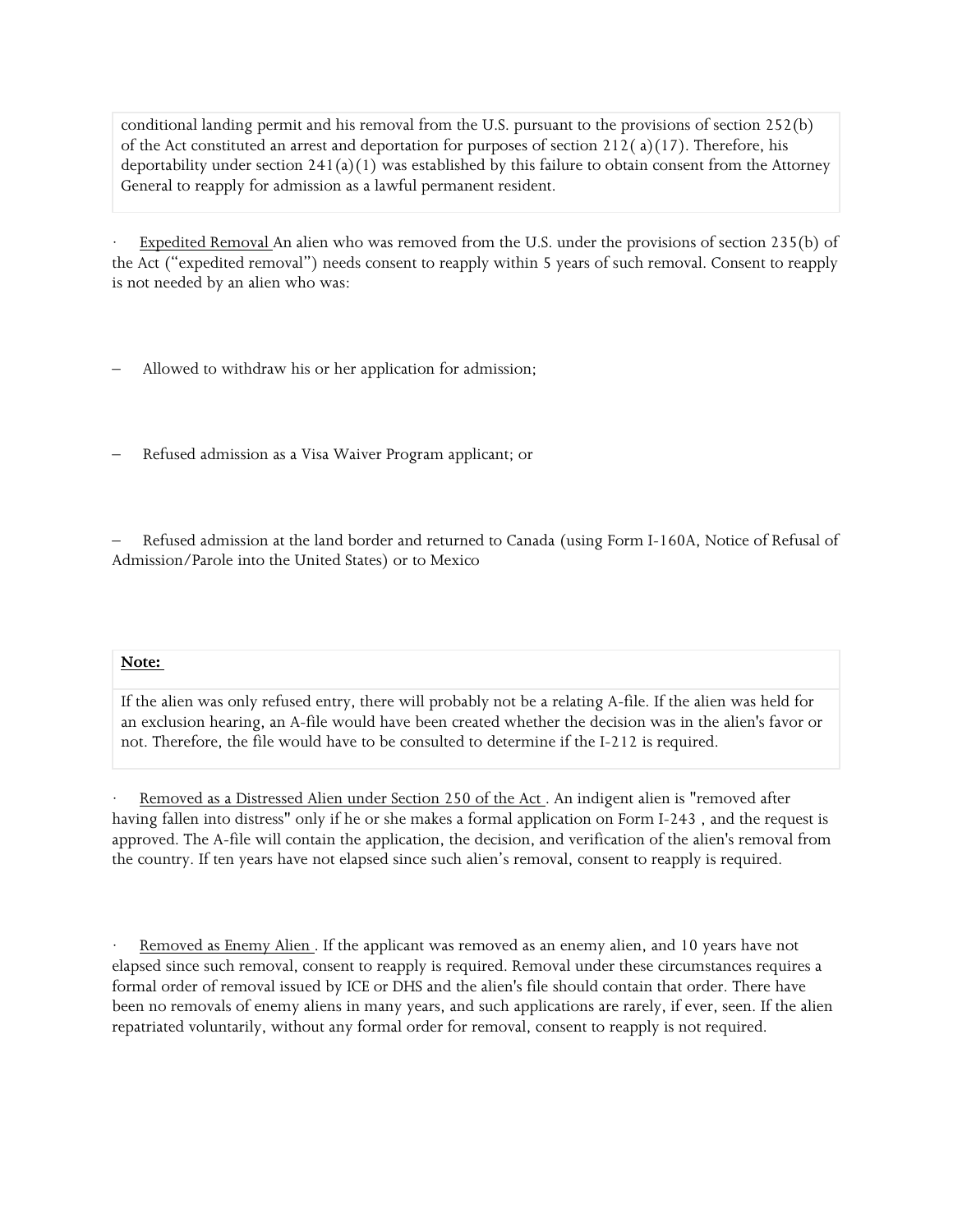Removed at Government Expense . If the applicant was granted voluntary departure in lieu of deportation for the convenience of the government and transportation was paid entirely by the government after a determination that the alien was financially unable to depart at his own expense, consent to reapply is required, unless ten years have elapsed since his or her departure. If removal was for the convenience of the government without regard to the alien's ability to pay, consent to reapply is not necessary. [ **Note:** Prior to May 16, 1969, no consideration was given to the ability of most Mexican nationals to pay, and for the majority of Mexican nationals granted voluntary departure at government expense prior to that date, consent to reapply is not required. However, if the file reflects that such a determination of ability to pay was made, formal removal proceedings probably took place (usually following the Mexican alien's apprehension in a region other than the Southern Region--at that time the Southwest Region), an d consent to reapply is required.]

Removal of an Aggravated Felon under Any Provision of Law . An aggravated felon who has been removed under any provision of law [including sections 235(b), 240, 250, and 252(b)] is barred from returning to the U.S. for an indefinite period and thus will always need consent to reapply. The alien need not have been deported as an aggravated felon (i.e., the order of removal need not have specified that the alien was inadmissible or deportable as a criminal); he or she only need to meet the definition of aggravated felon.

(3) Determining Whether Alien Has Complied with Requirement to Remain Outside the U.S. for a Specified Period of Time .

**Section 212(a)(9)(A)** of the Act only refers to passage of time (5 years for arriving aliens found inadmissible, 10 years for other aliens removed, 20 years for an alien with a second or subsequent removal, and indefinite for any aggravated aliens), it doesn't specify where that time must be spent. **8 CFR 212.2(a)** specifies that the time must be spent outside the U.S. Once the time period has elapsed, the alien is no longer in a position of needing consent to reapply under section  $212(a)(9)(A)$ , he or she is instead in a position of being inadmissible under section  $212(a)(9)(A)$  if part or all of that time was spent in the U.S., unless he or she first obtained the necessary consent to reapply. Moreover, if an alien did not spend the entire time outside the U.S., **section 212(a)(9)(C)** of the Act also applies and the alien is inadmissible to the U.S. on that basis, unless the alien's presence in the U.S. had been authorized under section  $212(d)(3)$ or  $212(d)(5)$  of the Act. Section  $212(a)(9)(C)$  carries an even stronger prohibition, in that (except for certain victims of domestic violence) the alien must acquire ten years outside the U.S. before even being able to request consent to reapply (see Chapter  $42.2(e)(2)$  of this field manual.)

(c) Determination of Whether the Alien Is Barred from Applying for Consent to Reapply .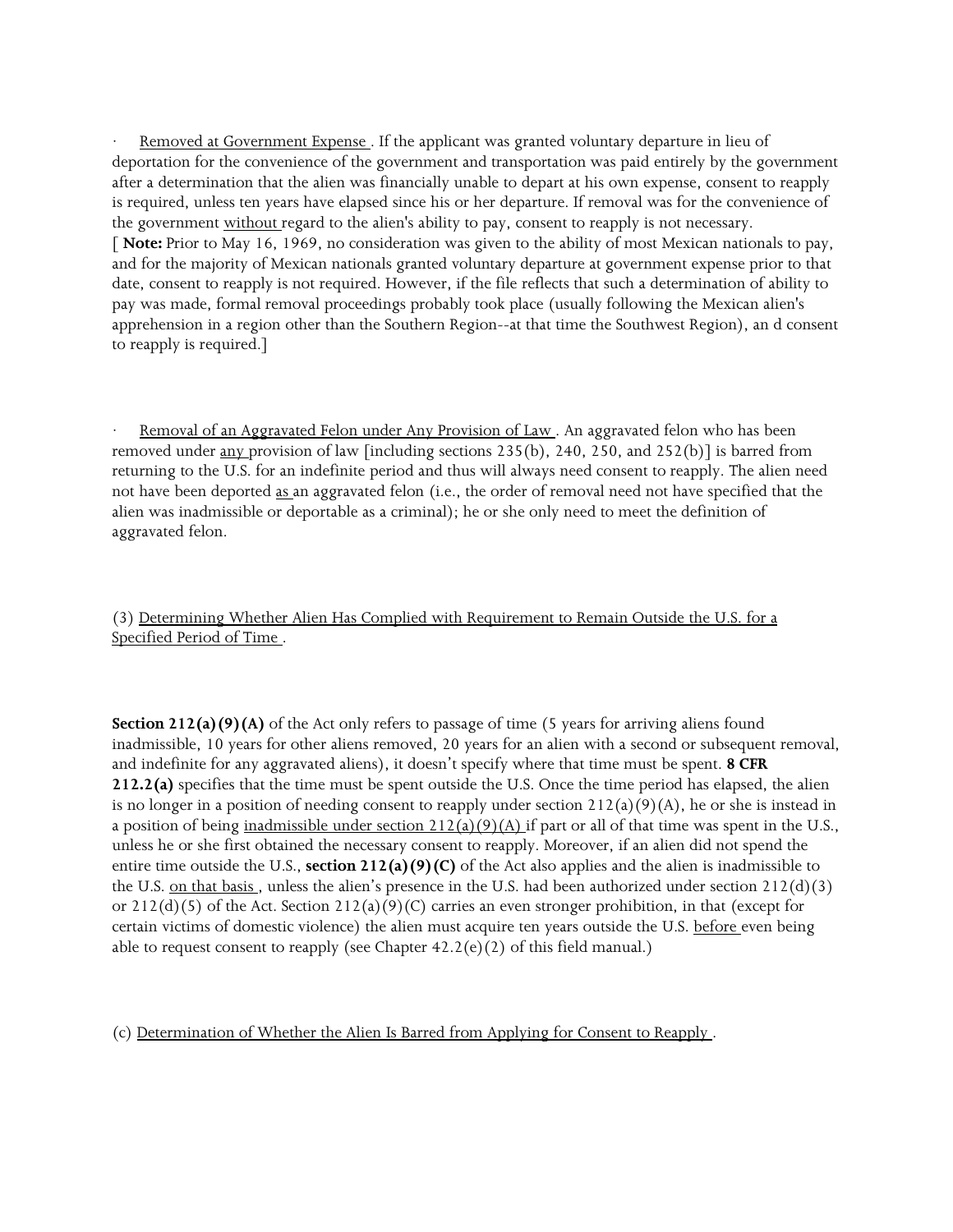Consent to reapply can only be granted prior to the date of the alien's embarkation or re-embarkation at a place outside the U.S. or attempt to be admitted from foreign contiguous territory. If a previously removed alien is already back in the U.S., he or she is barred from receiving consent to reapply and the I-212 application must be denied. ( **Note:** This bar does not pertain to an alien who is under an order of removal, will be departing from the U.S. to apply for an immigrant visa at an American consulate, and is seeking advance consent to reapply.)

Furthermore, if a determination is made that the alien reentered illegally (i.e., if the alien was not paroled into the U.S.) he or she is barred by section  $241(a)(5)$  from receiving any benefits under the Act (including consent to reapply) and is subject to reinstatement of the prior removal order (see Chapter 15.7 of the Deportation Officer's Field Manual for the procedures to be followed in making such determination and reinstating the order).

(d) Determination of Whether the Approval Would Serve Any Purpose .

In processing an application for consent to reapply filed by such an alien, you should determine whether its approval would enable to alien to be admitted to the U.S. If even after approval of consent to reapply the alien would not be admissible, the application should be denied as its approval would serve no purpose. For example, if the alien is presently inadmissible under section  $212(a)(4)$  as likely to become a public charge, deny the application since the alien would be otherwise inadmissible, and no pu rpose would be served in granting the I-212.

Of course, an alien might be applying for both consent to reapply and a waiver of inadmissibility, provided the particular ground(s) of inadmissibility applying to the alien are waivable. If the alien has filed both applications (Forms I-212 and I-601), adjudicate the waiver application first. If the Form I-601 waiver is approved, then consider the Form I-212 on its merits; if the Form I-601 is denied (and the decision is final), deny the Form I-212 since its approval would serve no purpose.

#### **Note:**

In **Matter of Roman** , 19 I&N Dec. 855 (BIA 1988) , it was held that an alien who was excludable under both sections  $212(a)(17)$  and  $(20)$  of the Immigration and Nationality Act cannot establish combined eligibility for nunc pro tunc consent to reapply for admission and a waiver of inadmissibility pursuant to section 241(f) of the Act where she is not separately eligible for either form of relief. [Sections  $212(a)(17)$  and  $(20)$  of the Act as it existed prior to 1990 correspond to the current sections  $212(a)(9)(A)$  and  $212(a)(7)(A).$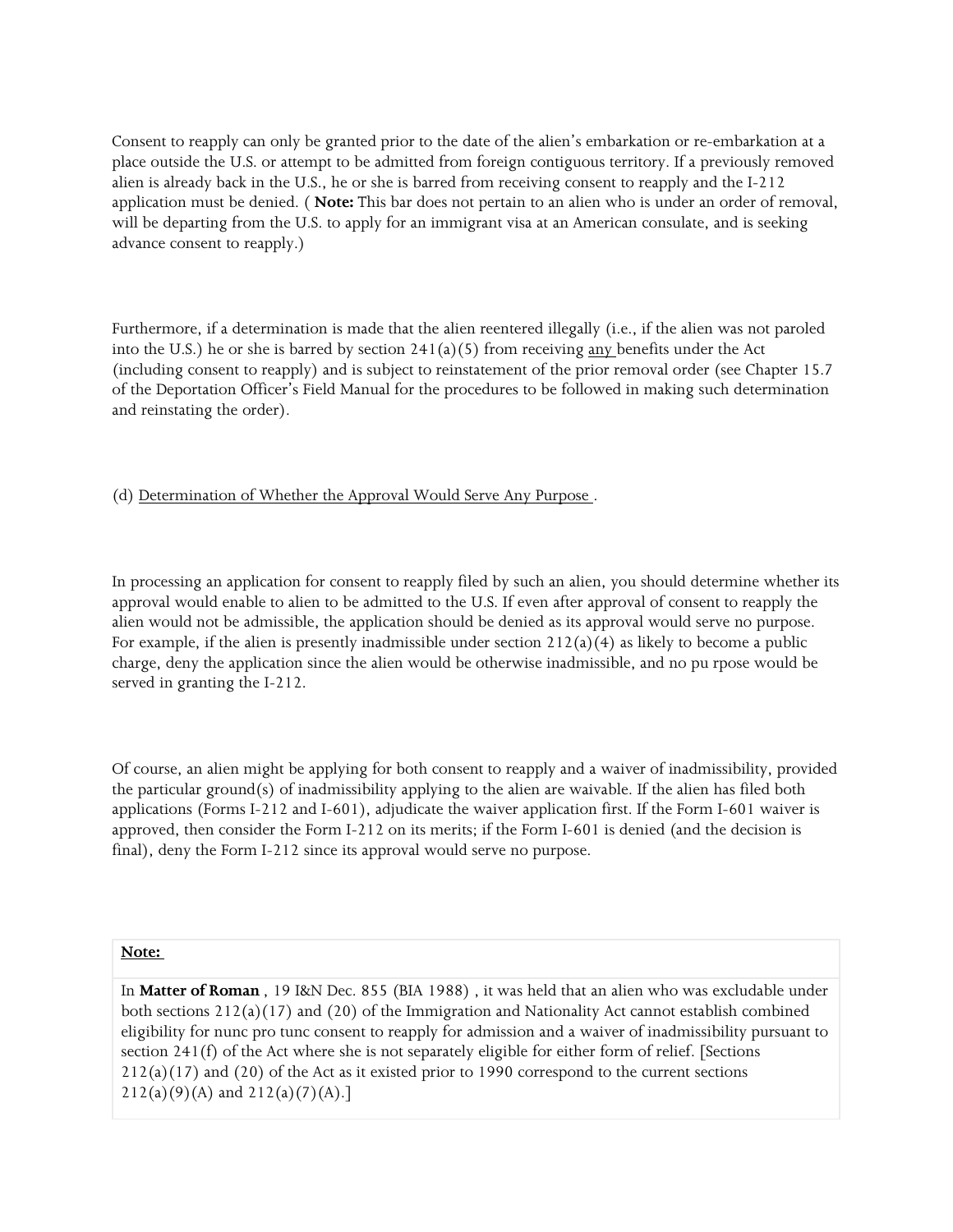# (e) Consideration of Threshold Eligibility Requirements.

The question of whether an applicant for consent to reapply must meet statutory threshold eligibility requirements depends on the section of law under which consent is sought:

# (1) Under Section  $212(a)(9)(A)(iii)$  of the Act.

Unlike sections  $212(g)$ , (h), and (i) of the Act (which relate to waivers of inadmissibility for prospective immigrants), section  $212(a)(9)(A)(iii)$  of the Act does not specify particular familial or hardship threshold requirements which must be met. A Form I-212 applicant need not be related to a citizen or resident of the U.S.; he or she need not establish a particular level of hardship would result if the application is not granted; he or she need only establish that the application should be granted as a matter of discretion. As always, the burden of proof is on the alien who is seeking a benefit under the Act.

# (2) Under Section  $212(a)(9)(C)(ii)$  of the Act.

Before weighing the positive and negative discretionary factors relating to an application for consent to reapply under section  $212(a)(9)(C)(ii)$  of the Act, you must first determine whether the alien has met either of two statutory threshold requirements:

# (A) The Ten-Year Provision.

An alien may apply for consent to reapply under this section if more than 10 years have elapsed since the date of his or her **last** departure from the U.S. This is not necessarily the date of the alien's formal deportation or removal. If the alien returned to the U.S. one or more times after having been deported or removed, and then departed after such return(s), a new "10-year clock:" starts ticking with the last departure. If more than 10 years **have elapsed** since that last departure, then you must weigh the positive and negative discretionary factors (see paragraph (f)). If more than 10 years **have not elapsed** since the alien's last departure (and the alien cannot meet the domestic violence requirement), the application must be denied.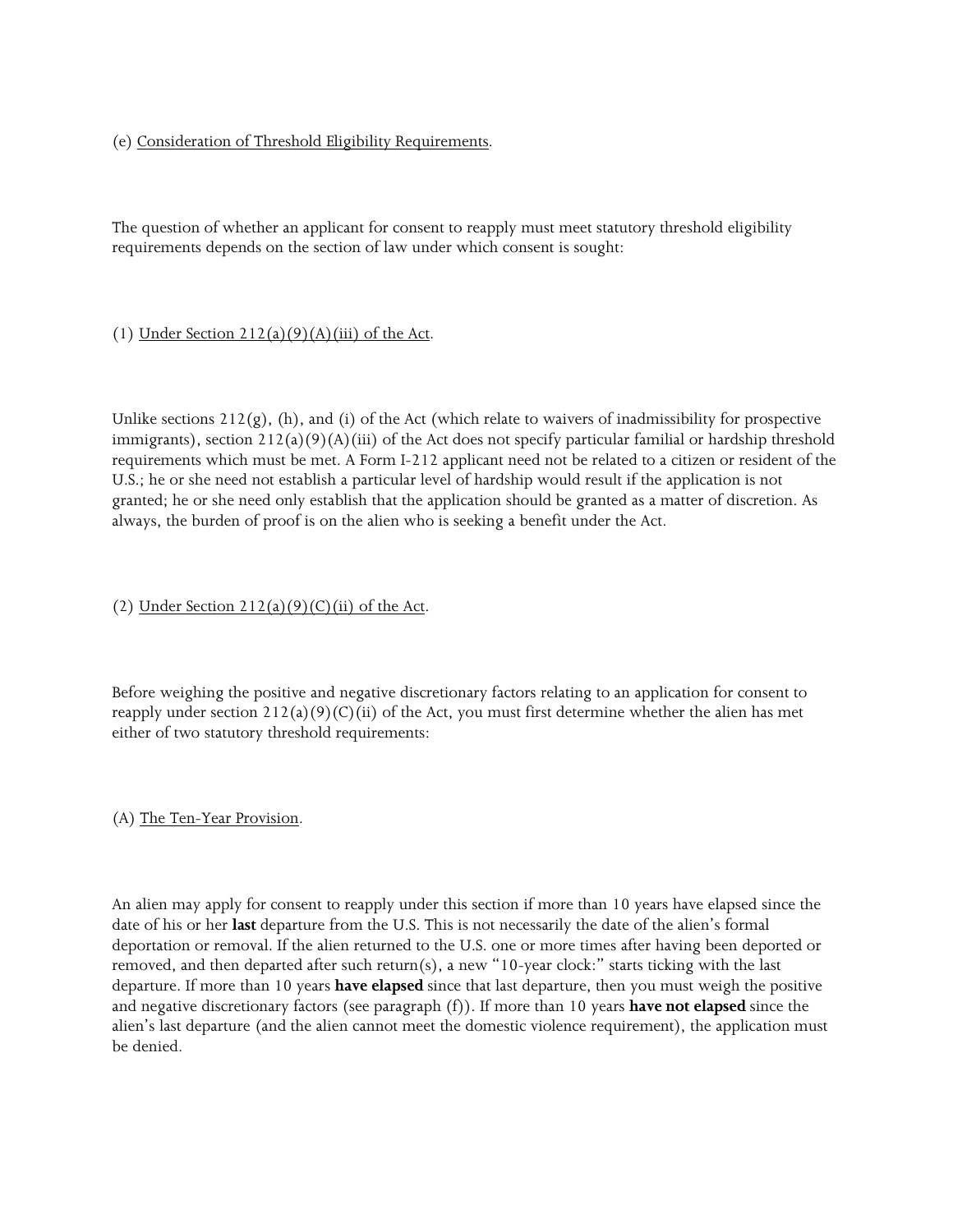(B) The Domestic Violence Provision.

In order to be apply for consent to reapply under this provision, the alien must:

· Be the beneficiary of an approved self-petition (see **Chapter 21** of this field manual) filed any of the following sections of law relating to spouses and child who have been the victims of battering or extreme cruelty:

- **Section 204(a)(1)(A)(iii)** of the Act;
- **Section 204(a)(1)(A)(iv)** of the Act;
- **Section 204(a)(1)(A)(v)** of the Act;
- **Section 204(a)(1)(B)(ii)** of the Act;
- **Section 204(a)(1)(B)(iii)** of the Act; or
- **Section 204(a)(1)(B)(iv)** of the Act; **and**
- Establish that there is a connection between:
- The battering or extreme cruelty on which the self-petition was based; and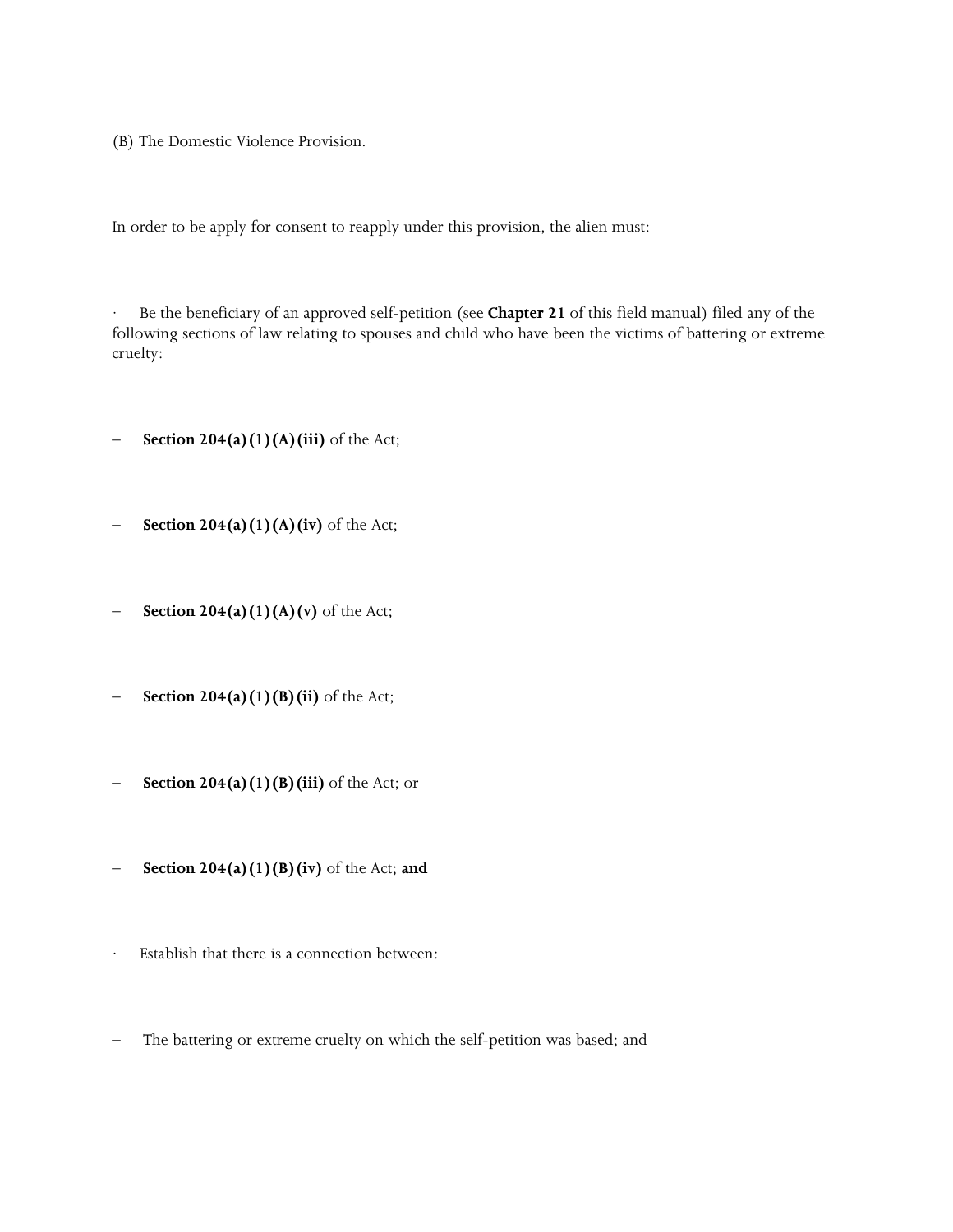– The applicant's removal, departure, reentry (or reentries) into the U.S., or attempted reentry into the U.S.

The nature of this connection is not specified in the statute. It could be as direct as the alien having had to take the action in order to escape from life- threatening abuse, as indirect as a simple desire to "get away for a while in order to sort things out", or anything in between.

#### **Note:**

There is no minimum amount of time that must elapse following removal or departure for an alien qualifying for the domestic violence provision.

If the alien **is able** to establish both that a self-petition under one of the relevant sections of law has been approved and that there is a connection between the alien having been battered or subjected to extreme cruelty, then you must weigh the positive and negative discretionary factors (see paragraph (f)). If the alien **is not able** to establish either or both of these requirements (and 10 years have not elapsed since the alien's last departure from the U.S.), the application must be denied.

(f) Consideration of Discretionary Factors.

In adjudicating an application for consent to reapply, you must weigh the unfavorable factors against the favorable factors and be guided by published precedent decisions where similar factors were considered. In cases where the alien is mandatorily excludable on some other ground(s), the denial must include all grounds considered for the denial. In cases where there are precedent decisions involving similar cases, you would cite the appropriate precedent decisions on which you are basing your denial. In ot her words, the denial must cover all grounds for the denial; not just one area.

Among a number of precedent decisions dealing with discretionary determinations in Consent to Reapply cases, two which stand out are **Matter of Carbajal** , 17 I&N Dec. 272 (BIA 1978) and **Matter of Lee** , 17 I&N Dec. 275 (BIA 1978) :

In **Matter of Carbajal** the Board weighed the favorable factor of the needs of the U.S. employer who petitioned for an alien against negative factor of the alien having repeatedly violated immigration law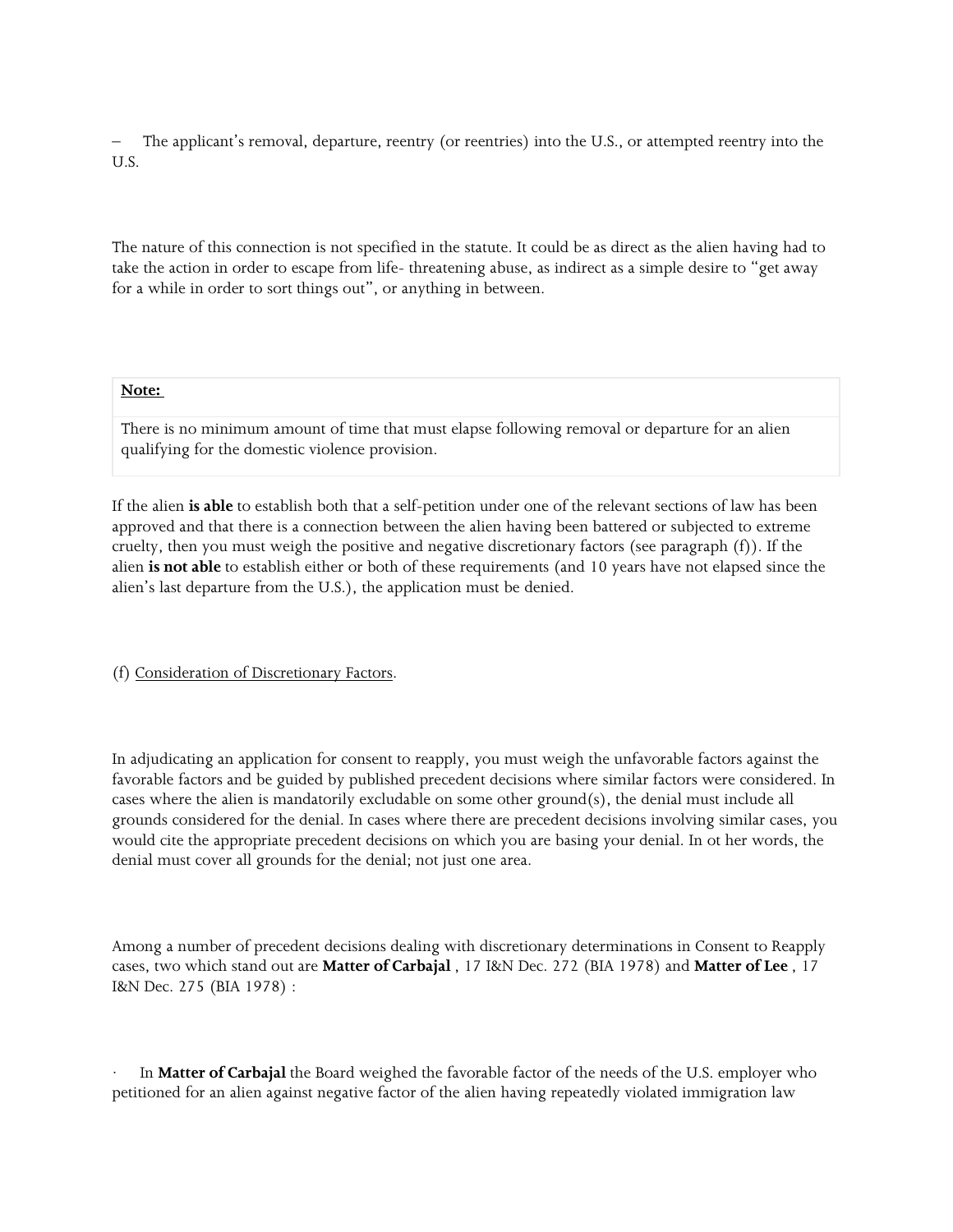(through 4 occasions of illegal entry), and found the favorable factor to be more persuasive. The Board did not find that prior grants of voluntary departure indicated bad moral character, since good moral character is one of the requirements for being granted voluntary departure.

In **Matter of Lee** the Board found that a record of immigration violations standing alone will not conclusively support a finding of lack of good moral character. Recency of deportation can only be considered when there is a finding of a poor moral character based on moral turpitude in the conduct and attitude of a person which evinces a callous conscience. In such circumstances, there must be a measurable reformation of character over a period of time in order to properly assess an applicant's ability to integrate into our s ociety. In all other instances when the cause for deportation has been removed and the person now appears eligible for issuance of a visa, the time factor should not be considered.

When determining whether an alien meets the discretionary threshold for approval, you may find it useful to draw up two separate lists of the factors you must consider:

# Some favorable factors to consider:

Close family ties in the U.S.;

· Unusual hardship to the applicant or to lawful permanent residents or U.S. citizens, including relatives, and employers;

- Deprivation of livelihood to a bona fide crewman who has not abandoned that calling;
- Evidence of reformation and rehabilitation;
- Length of lawful residence in the U.S., and status held during that residence;
- Evidence of respect for law and order, good moral character, and intent to hold family responsibilities;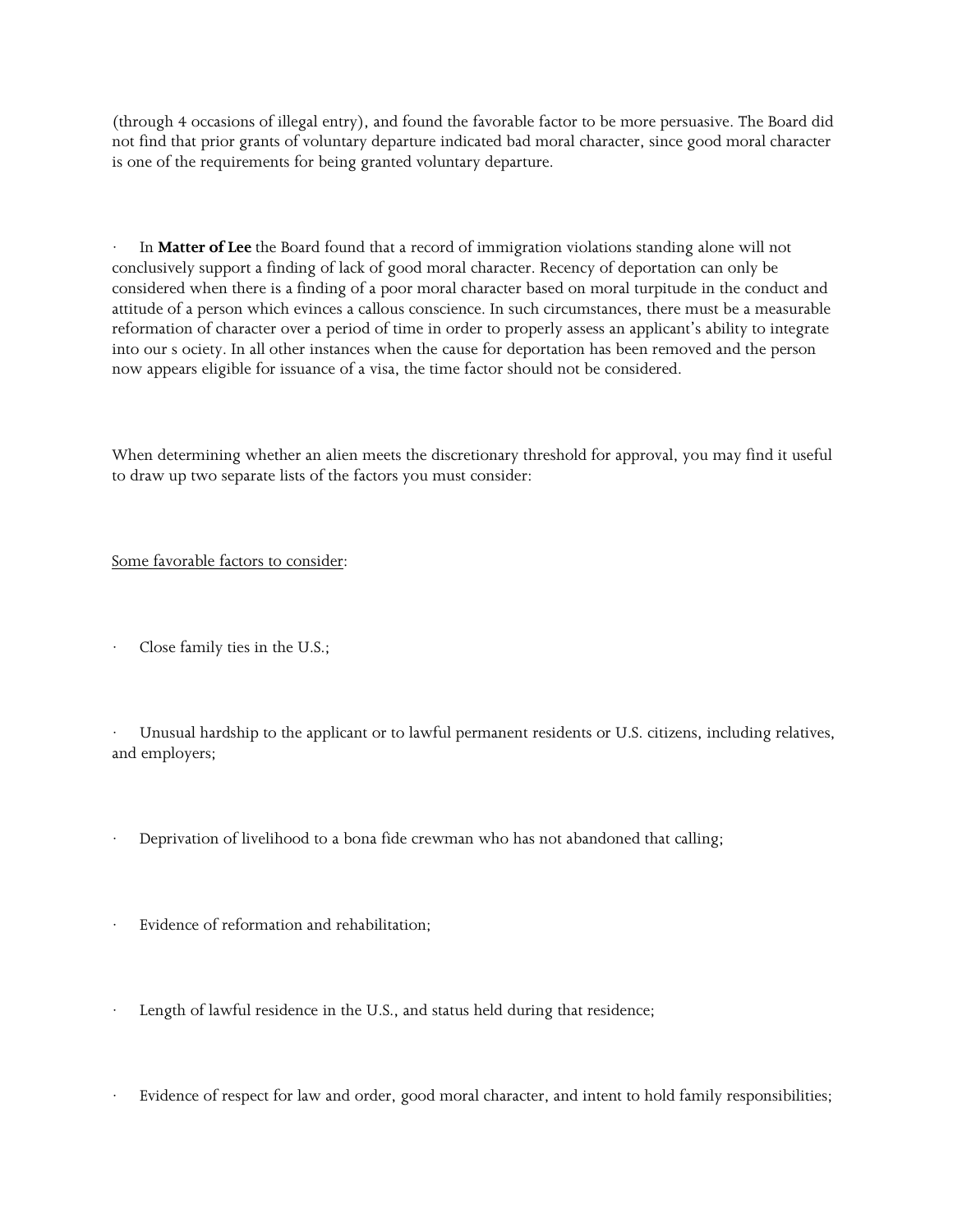- Considerable passage of time since deportation;
- Deportation for less serious reason(s);
- · Absence of significant undesirable or negative factors;
- Eligibility for waiver of other exclusionary grounds;
- Likelihood that lawful permanent residence will ensue in the new future.

# Some unfavorable factors to consider:

- Evidence of moral depravity, criminal tendencies reflected by an ongoing or continuing police record;
- · Repeated violations of immigration laws, willful disregard for other laws;
- Likelihood of becoming a public charge;

Poor physical or mental condition (however, a need for treatment in the U.S. for such condition would be a favorable factor);

Previous instances of fraud in dealings with service or false testimony;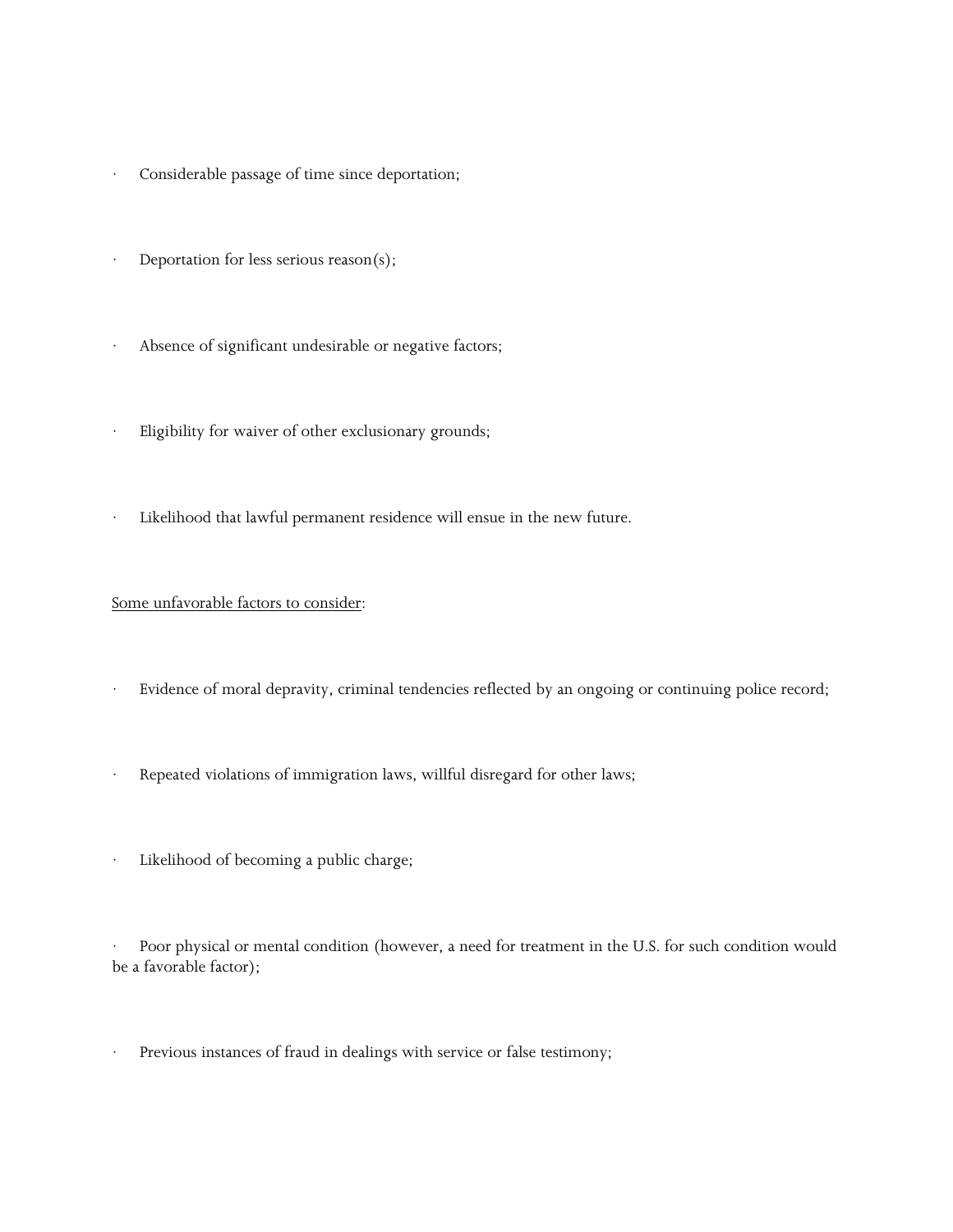Absence of close family ties or hardships;

· Spurious marriage to a USC for the purpose of gaining an immigration benefit (204(c) applies and waiver cannot be granted);

Unauthorized employment in the U.S.;

Lack of skill for which labor certification could be issued;

Serious violations of immigration laws which evince a callous attitude without hint of reformation of character.

(f) Generation of a Decision.

(1) Application Approved.

If the application is approved, advise the applicant, and any attorney or representative of record, using either the appropriate approval letter now generated by CLAIMS, or by completing the form I-272 (if CLAIMS is not available). Either method specifies the reason for the approval and tells the applicant and/or attorney where the application was sent. If the CLAIMS notice is generated, the adjudicator will no longer need to instruct the clerk to prepare the I- 272.

Place the approval stamp in the appropriate block on the I-212, and endorse both copies with "Consent granted" in the decision block. If a CLAIMS notice is generated, note in the remarks area of the I-212 "Claims approval notice sent". Update the case in CLAIMS as an approval and pick the appropriate approval phrase (if CLAIMS notice generated). If the applicant is applying through a Consular Office abroad for an immigrant or nonimmigrant visa, a copy of the approved I-212 should be forwarded to the locatio n indicated by the alien on the application. If the alien is a nonimmigrant who will not require a visa, retain both I-212's in the file. The approval notice will suffice for the alien to make application for admission.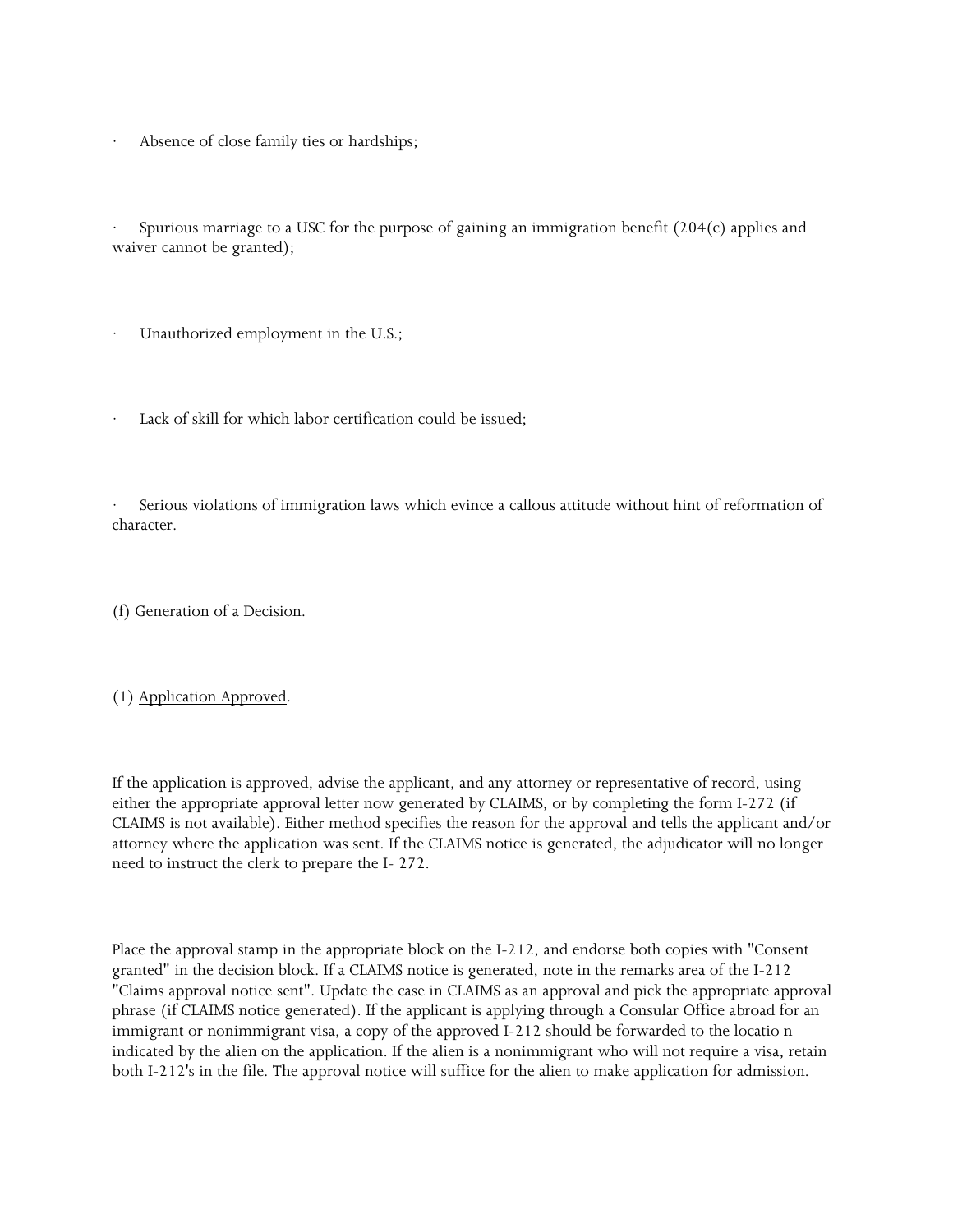When the Form I-212 is filed and adjudicated concurrently with Form I-601, approval of both applications is recorded on Form I-607 and placed in the file.

(2) Application not Required.

If the application is not required, make brief notations in the remarks block of Form I-212 to explain your finding, check the appropriate block on the I-272, (or select the appropriate approval text in CLAIMS) and count the application as a statistical denial. Form I-272 (or CLAIMS notice) is then routed as in approval cases.

## (3) Application Denied.

Prepare Form I-292. Since the denial is appealable to the AAO, attach a Form I-290B to the denial. As with any denial on Form I-292, discuss the basis of your decision in the text of the denial. If you reached that decision after balancing all the factors in the case, list those factors, both negative and positive, which you considered. If the decision was based on the alien's ineligibility, state the basis for that ineligibility. If the decision is based on both the factors of the case and the ineligibilit y of the alien, address both issues. However, if the applicant is excludable under a ground for which a waiver is not possible, a discussion of the favorable and unfavorable factors is not necessary. When a denial is based on precedent decisions, use these decisions to support your denial.

Remember to keep the application with supporting documents in the file. In general, the record should include copies of documentation in the file relating to the alien's deportation or exclusion proceedings. Documents might include a copy of the Order to Show Cause or Notice to Appear, the executed Warrant of Deportation, any final court orders relating to criminal proceedings, and any other documentation (e.g., results of agency checks) from the file which supports the decision.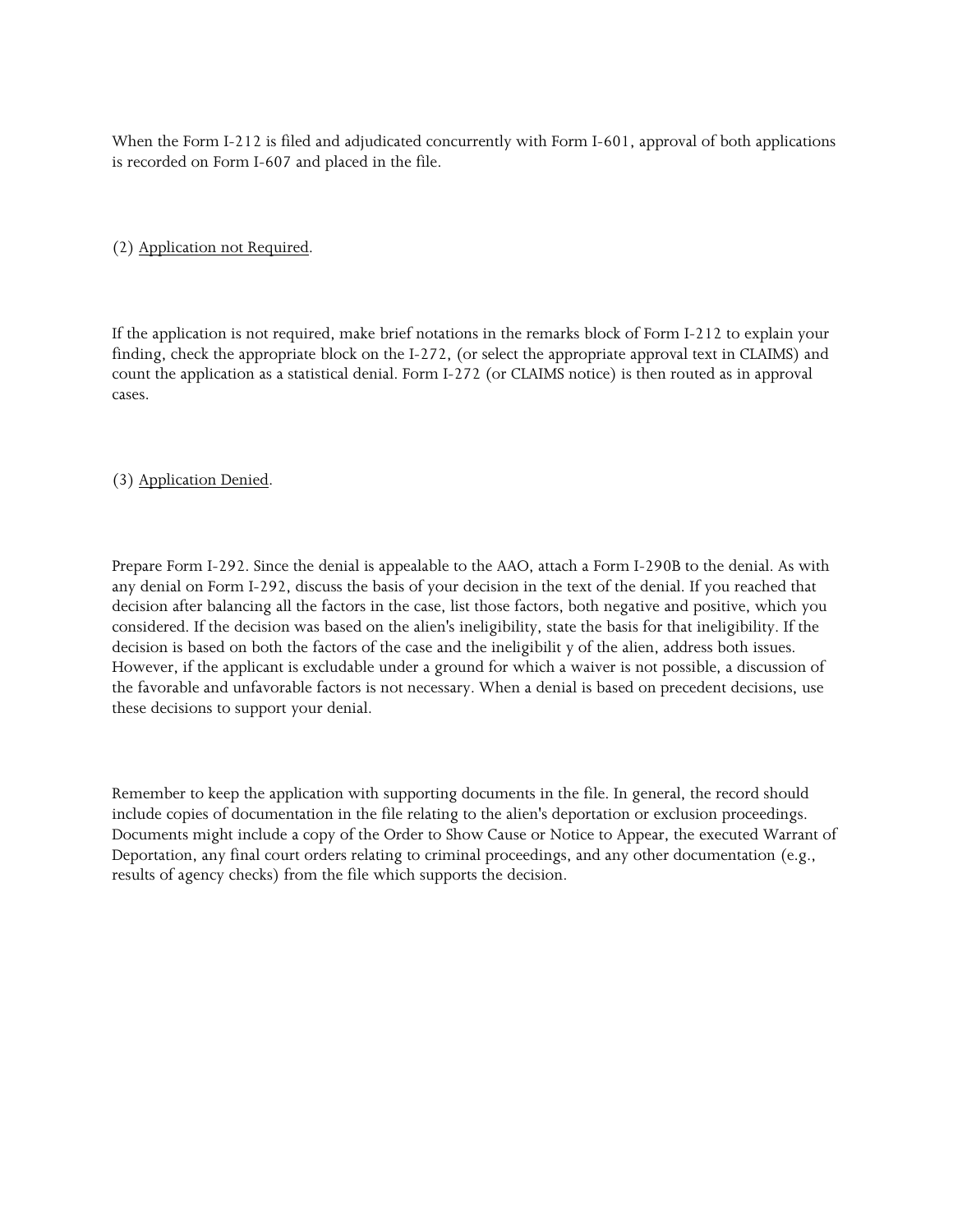**Appendix 43-1 Guide to Requirement of Consent to Reapply for Admission to the U.S. after Deportation or Removal.**

| <b>Type of</b><br><b>Removal or</b><br><b>Other Event</b>                                | <b>Section</b><br>of Law | <b>Document</b><br><b>Likely to</b><br><b>Be Found in</b><br>File | <b>Period When</b><br><b>Consent</b><br><b>Is Required</b> | <b>Remarks</b>                                                                                                                             |
|------------------------------------------------------------------------------------------|--------------------------|-------------------------------------------------------------------|------------------------------------------------------------|--------------------------------------------------------------------------------------------------------------------------------------------|
| Removal under<br>IJ order (other<br>than an<br>arriving alien<br>or aggravated<br>felon) | $§$ 240                  | <b>Form I-205</b>                                                 | 10 years from<br>date of<br>removal                        |                                                                                                                                            |
| Removal of<br>arriving alien<br>under IJ order<br>(other than an<br>aggravated<br>felon) | § 240                    | Form I-38                                                         | 5 years from<br>date of<br>removal                         |                                                                                                                                            |
| Expedited<br>Removal                                                                     | §235(b)                  | <b>Form I-860</b>                                                 | 5 years from<br>date of<br>removal                         |                                                                                                                                            |
| Removal on<br>security and<br>related<br>grounds                                         | §235(c)                  | Form I-147<br>or Form I-<br>148                                   | 5 years from<br>date of<br>removal                         |                                                                                                                                            |
| Arriving alien<br>allowed to<br>withdraw                                                 | §235                     | Form I-275,<br>Form I-<br>160A                                    | None -<br>§212(a)(9)(A)<br>does not<br>apply               | Withdrawal may have been<br>authorized by either inspector<br>or IJ Refusal under<br>VWP §217 None -<br>$\S212(a)(9)(A)$ does not<br>apply |
| Crewman<br>(landing permit<br>revoked)                                                   | §<br>252(b)              |                                                                   | 5 years, if<br>removed<br>under $\S$ 235(b)<br>or §240     |                                                                                                                                            |
| Crewman<br>(landing permit<br>refused)                                                   | \$252(a)                 |                                                                   | None -<br>\$212(a)(9)(A)<br>does not<br>apply              |                                                                                                                                            |
| Removed as a<br>distressed<br>alien                                                      | $§$ 250                  | <b>Form I-243</b>                                                 | 10 years from<br>date of<br>removal                        |                                                                                                                                            |
| Removed at<br>government<br>expense                                                      |                          |                                                                   | 10 years from<br>date of<br>removal                        | Prior to 5/16/69, no<br>consideration was given to<br>the ability of most Mexican                                                          |